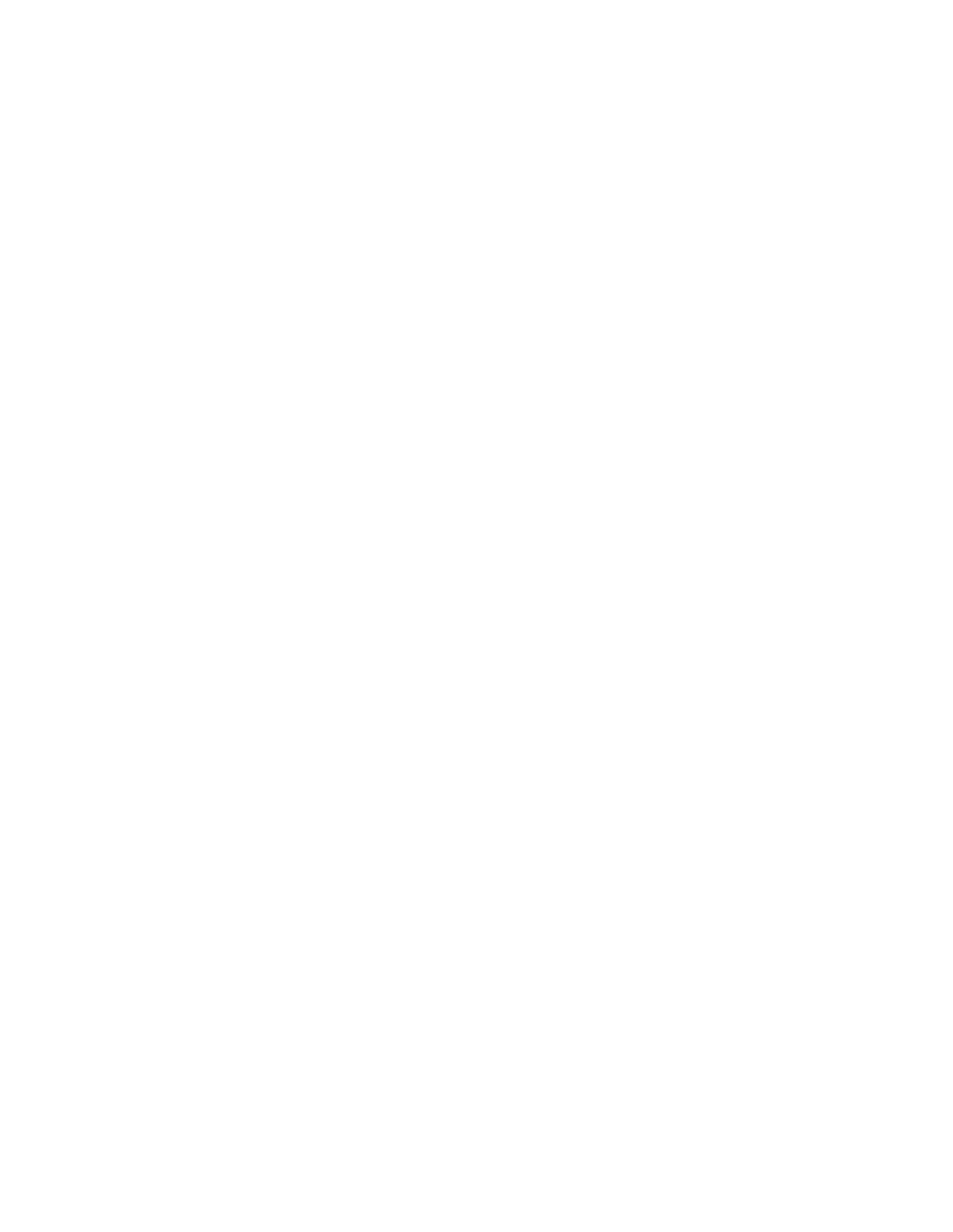

## **STATE OF MAINE 130th LEGISLATURE FIRST REGULAR SESSION**

## **Fifteenth Annual Report of the Right to Know Advisory Committee**

**Colleen McCarthy Reid, Senior Legislative Analyst Lynda Clancy Margaret J. Reinsch, Senior Legislative Analyst Office of Policy & Legal Analysis 13 State House Station Room 215 Cross Office Building Augusta, ME 04333-0013 (207) 287-1670** <http://legislature.maine.gov/opla>

**Members: Rep. Thom Harnett, Chair Sen. Mike Carpenter Taylor Asen Amy Beveridge Staff: James Campbell Linda Cohen\*\* Julia Finn Phyllis Gardiner Suzanne Goucher Kevin Martin\*\* Judy Meyer Paul Nicklas\* Christopher Parr\* Luke Rossignol William D. Shorey Eric Stout Victoria Wallack\*\***  \* until November 10, 2020 \*\*beginning November 10, 2020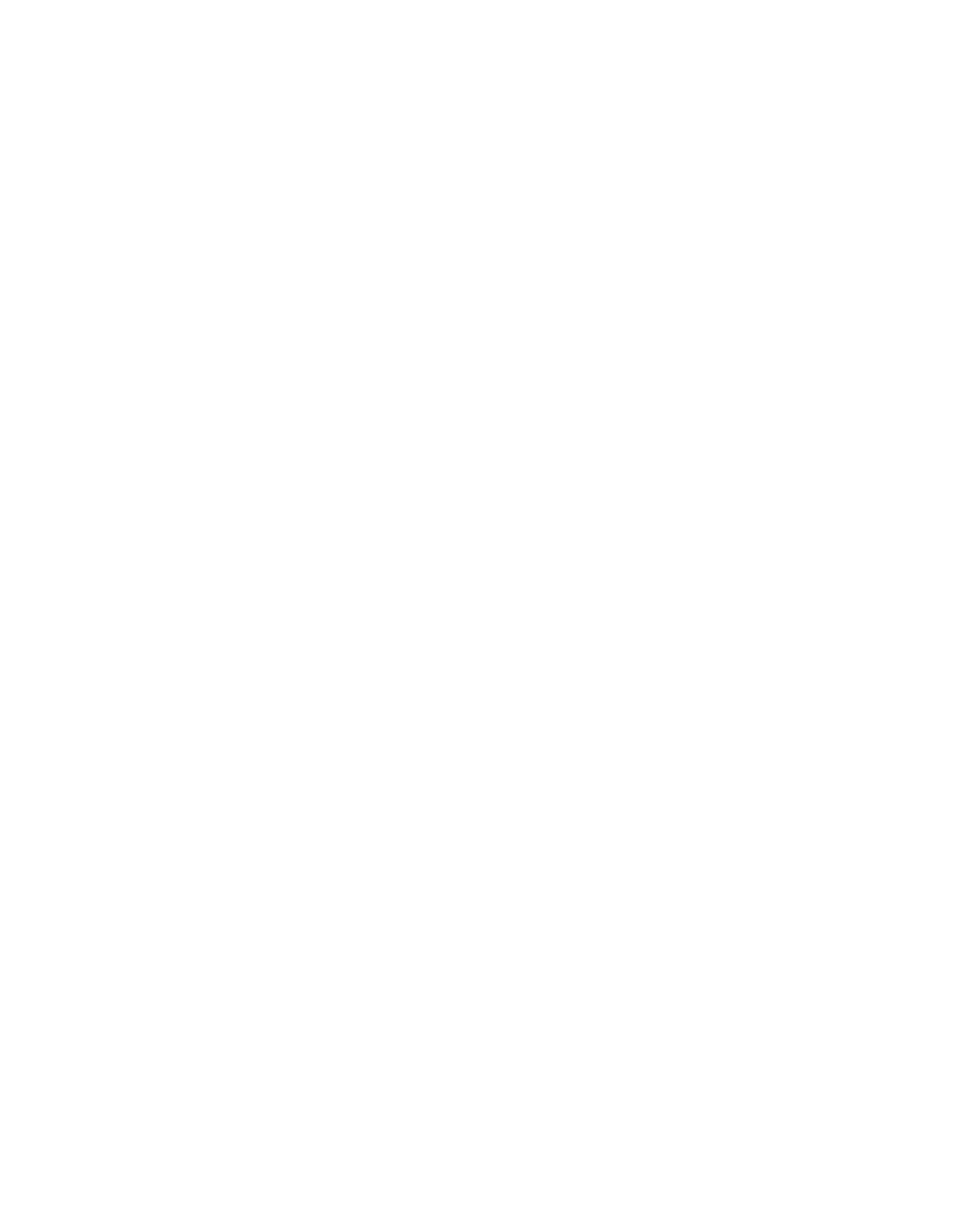## **Table of Contents**

**Page**

| VI. Actions Related to Committee Recommendations Contained |  |
|------------------------------------------------------------|--|
|                                                            |  |
|                                                            |  |

## **Appendices**

- A. Authorizing Legislation: 1 MRSA §411
- B. Membership List, Right To Know Advisory Committee
- C. Recommended Legislation to Amend Certain Existing Public Records Exceptions as Recommended by the Public Records Exceptions Subcommittee
- D. Public Records Exceptions reviewed in 2020 for which No Statutory Change is Recommended
- E. Recommended Legislation related to 2020 Recommendations
- F. Recommended Legislation related to 2019 Recommendations not finally Acted on by 129th Legislature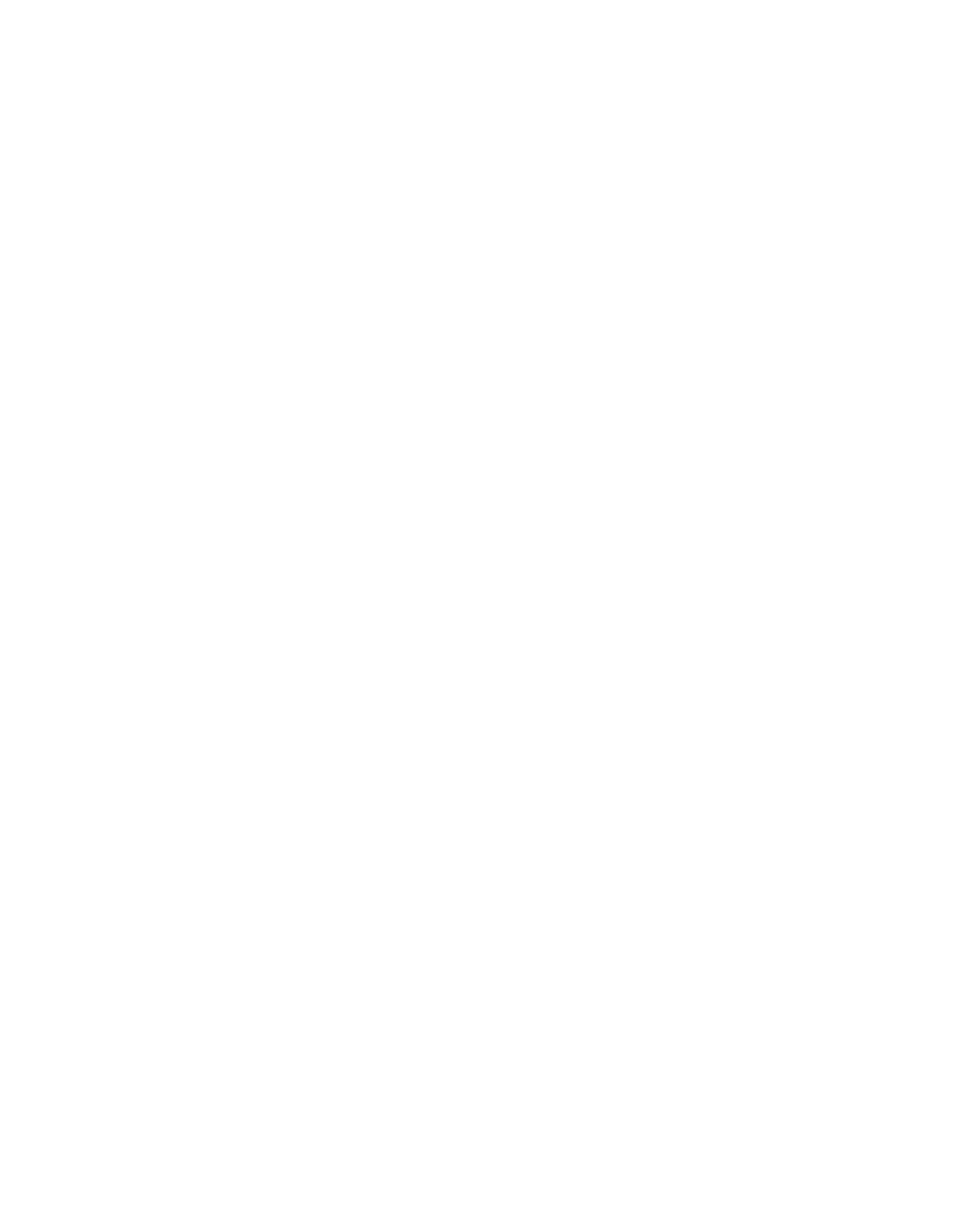## **EXECUTIVE SUMMARY**

This is the fifteenth annual report of the Right to Know Advisory Committee. The Right to Know Advisory Committee was created by Public Law 2005, chapter 631 as a permanent advisory council with oversight authority and responsibility for a broad range of activities associated with the purposes and principles underlying Maine's freedom of access laws. The members are appointed by the Governor, the Chief Justice of the Supreme Judicial Court, the Attorney General, the President of the Senate and the Speaker of the House of Representatives.

As in previous annual reports, this report includes a brief summary of the legislative actions taken in response to the Advisory Committee's January 2020 recommendations and a summary of relevant Maine court decisions from 2020 on the freedom of access laws. This report also summarizes several topics discussed by the Advisory Committee that did not result in a recommendation or further action.

Due to the ongoing civil public health emergency, the 129<sup>th</sup> Legislature ended without convening a special session and was not able to take final action on certain legislative recommendations made by the Advisory Committee in its January 2020 report. As a result, the Advisory Committee puts forward the following recommendations again:

- **Enact legislation to cap copying fees;**
- **Enact legislation to require planning boards, specific school district officials and additional municipal officials and their deputies to complete Freedom of Access Act training and to clarify the application of existing training requirements;**
- **Enact legislation to improve the review of public records exceptions by including consideration of access to information that will assist in making informed decisions about health and safety;**
- **Enact legislation to expand the membership of the Right to Know Advisory Committee to include a member with experience and expertise in data and personal privacy issues; and**
- **Enact legislation to revise the membership of the Archives Advisory Board to include a public member and two members representing journalistic and news perspectives.**

For its fifteenth annual report, the Advisory Committee makes the following recommendations:

- **Amend certain provisions of law in Titles 8 through 12 relating to previously-enacted public records exceptions;**
- **Enact legislation to amend the fees that may be charged by a public body to cover the actual cost of searching for, retrieving and compiling a requested public record;**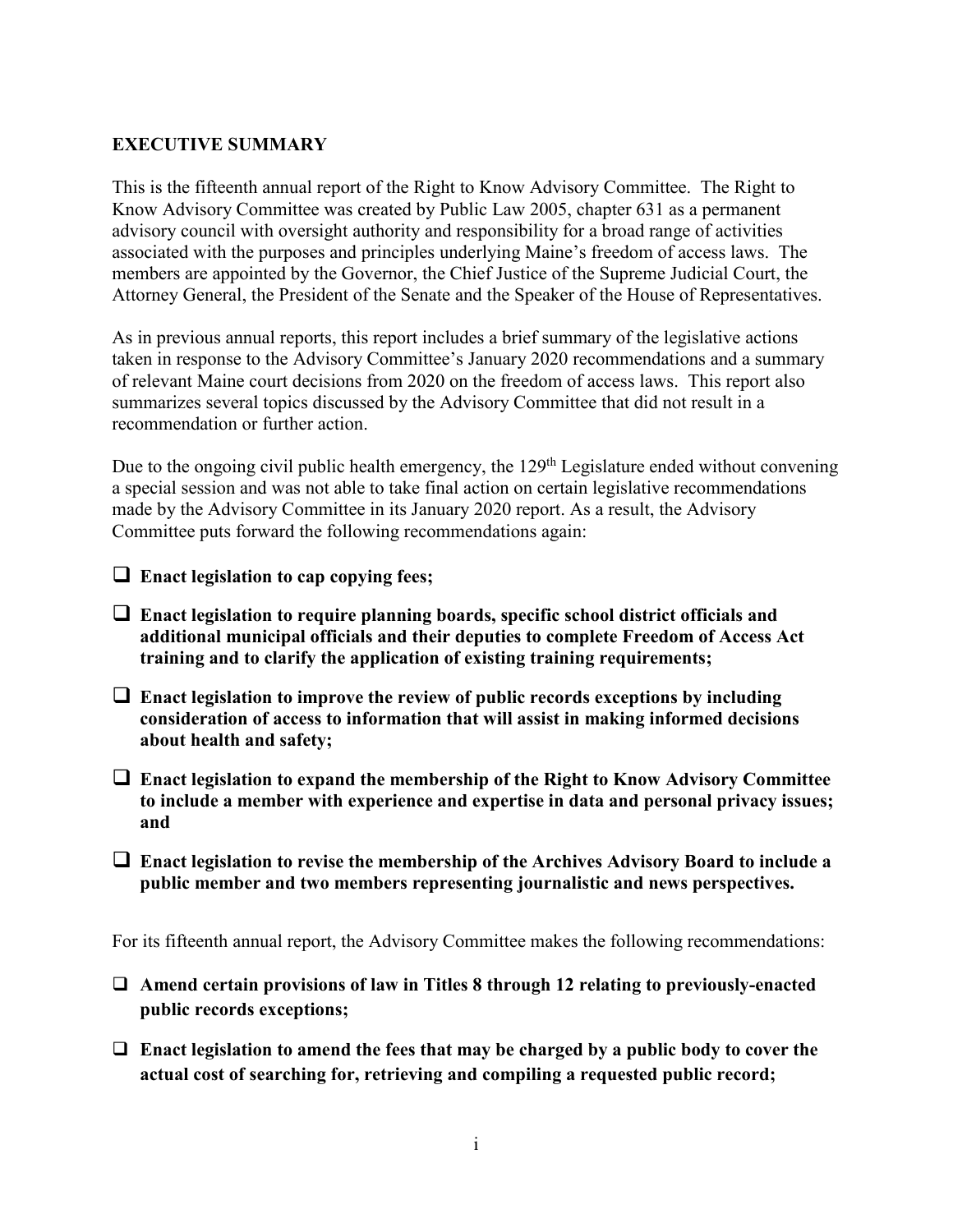- **Support funding to accelerate access to broadband statewide and to invest in technology for local governments to facilitate public access to public proceedings conducted remotely; and**
- **Support the extension of legal authority for public bodies to conduct public proceedings remotely on a permanent basis as long as openness and transparency remain central principles and as long as the authorization is contingent on the public body adopting a written policy addressing certain requirements.**

In 2021, the Right to Know Advisory Committee will continue to discuss the unresolved issues identified in this report, including complaints related to misconduct of members of law enforcement. The Advisory Committee will also continue to assist the Joint Standing Committee on Judiciary relating to proposed legislation affecting public access. The Advisory Committee looks forward to another year of activities working with the Public Access Ombudsman, the Judicial Branch and the Legislature to implement the recommendations included in this report.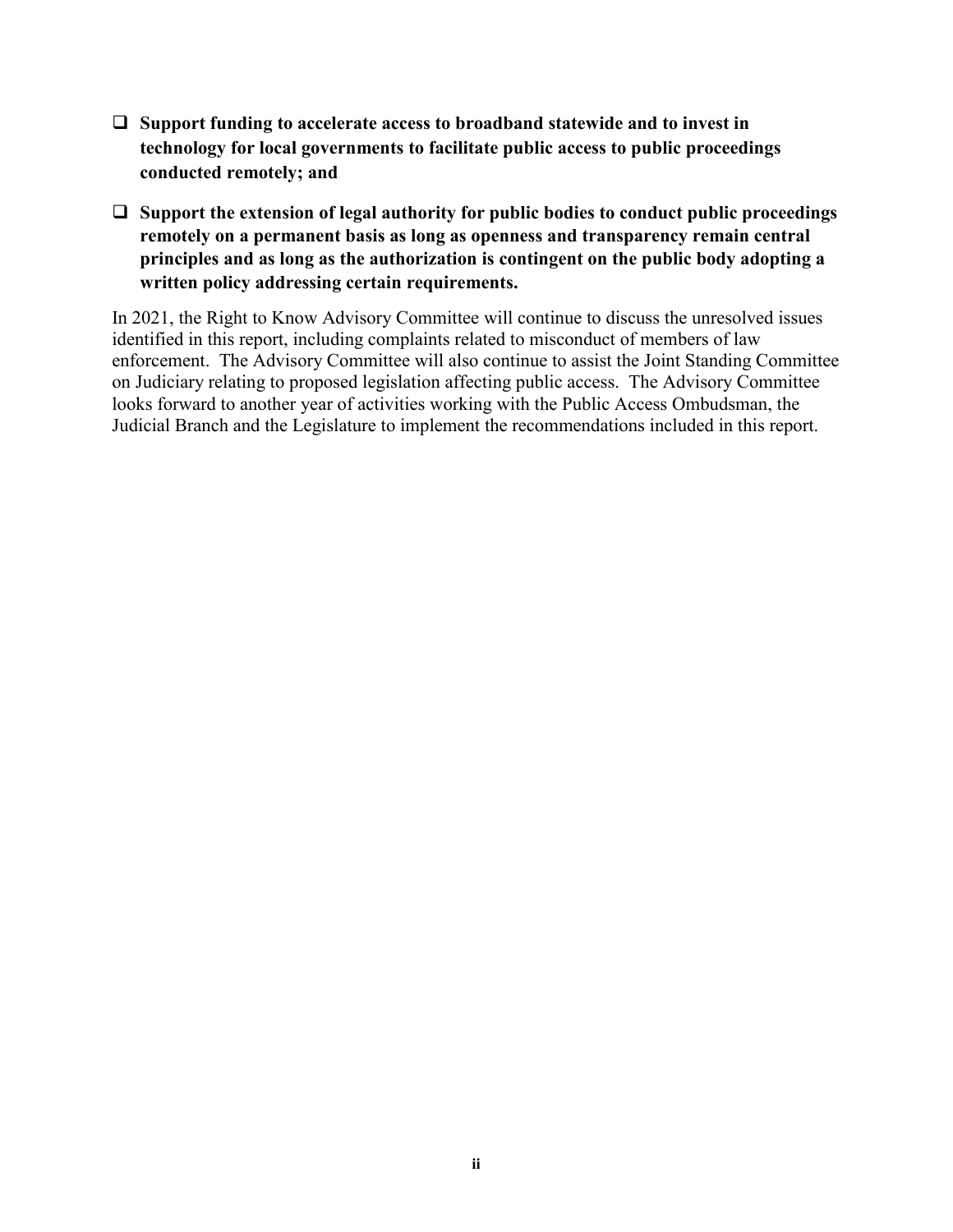## **I. INTRODUCTION**

This is the fifteenth annual report of the Right to Know Advisory Committee. The Right to Know Advisory Committee was created by Public Law 2005, chapter 631 as a permanent advisory council with oversight authority and responsibility for a broad range of activities associated with the purposes and principles underlying Maine's freedom of access laws. The Advisory Committee's authorizing legislation, located at Title 1, section 411, is included in **Appendix A**.

More information on the Advisory Committee, including meeting agendas, meeting materials and summaries of meetings and its previous annual reports can be found on the Advisory Committee's webpage at [http://legislature.maine.gov/right-to-know-advisory-committee.](http://legislature.maine.gov/right-to-know-advisory-committee) The Office of Policy and Legal Analysis provides staffing to the Advisory Committee when the Legislature is not in regular or special session.

The Right to Know Advisory Committee has 17 members. Currently there is one vacancy. The chair of the Advisory Committee is elected every two years by the members. Current Advisory Committee members are:

| <b>Senator Mike Carpenter</b>         | Senate member of Judiciary Committee, appointed by the<br><b>President of the Senate</b>                       |
|---------------------------------------|----------------------------------------------------------------------------------------------------------------|
| Representative Thom<br>Harnett, Chair | House member of Judiciary Committee, appointed by the<br>Speaker of the House                                  |
| James Campbell                        | Representing a statewide coalition of advocates of freedom<br>of access, appointed by the Speaker of the House |
| <b>Suzanne Goucher</b>                | Representing broadcasting interests, appointed by the<br>Speaker of the House                                  |
| Lynda Clancy                          | Representing newspaper and other press interests,<br>appointed by the President of the Senate                  |
| Amy Beveridge                         | Representing broadcasting interests, appointed by the<br><b>President of the Senate</b>                        |
| vacant                                | Representing law enforcement interests, appointed by the<br>President of the Senate                            |
| Victoria Wallack                      | Representing school interests, appointed by the Governor<br>*Appointed on November 10, 2020                    |
| Julie Finn                            | Representing the Judicial Branch, designated by the Chief<br>Justice of the Supreme Judicial Court             |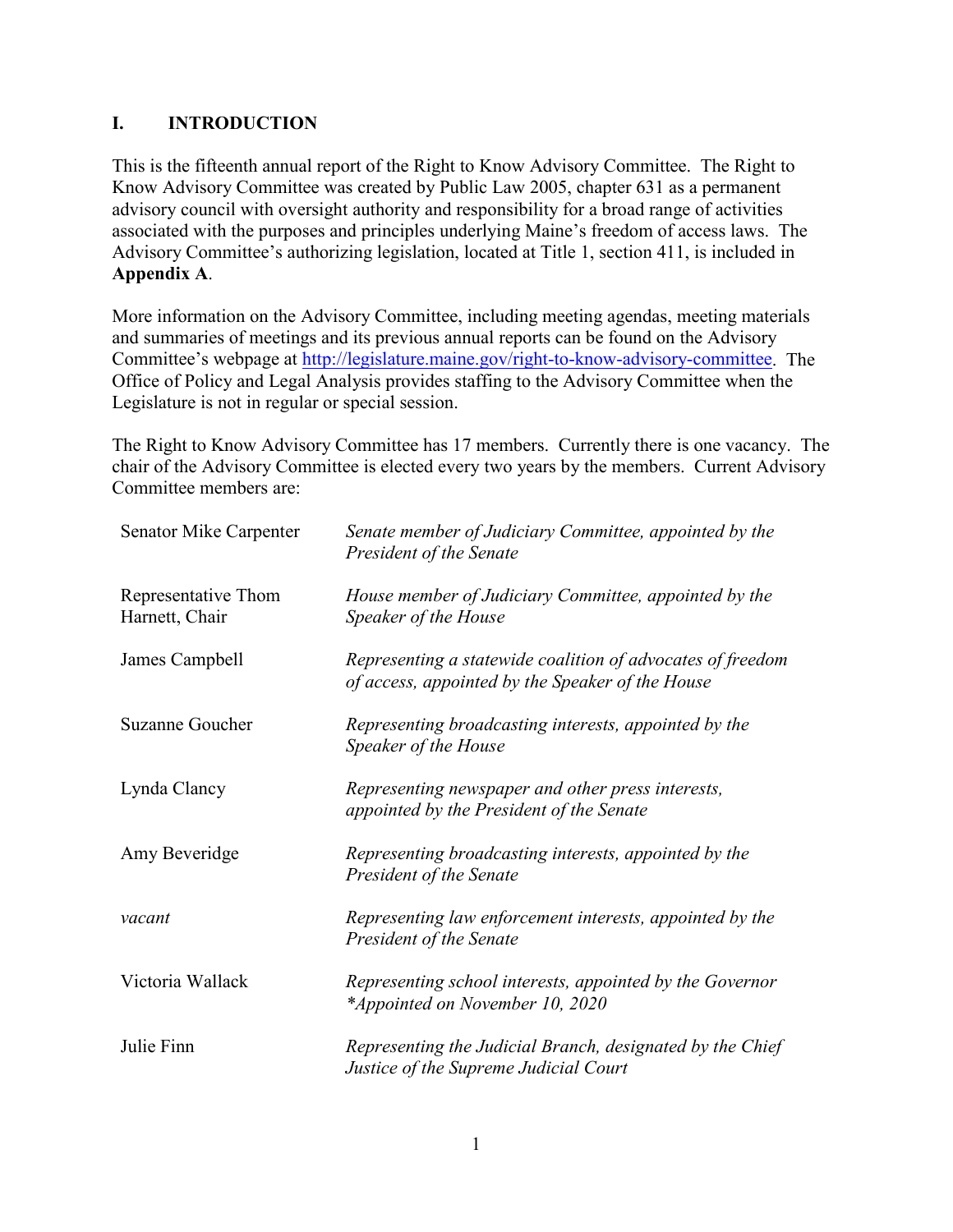| Judy Meyer         | Representing newspaper publishers, appointed by the<br>Speaker of the House                                                                          |
|--------------------|------------------------------------------------------------------------------------------------------------------------------------------------------|
| Paul Nicklas       | Representing municipal interests, appointed by the<br>Governor<br>*Appointment ended November 10, 2020                                               |
| Linda Cohen        | Representing municipal interests, appointed by the<br>Governor<br>*Appointment began on November 10, 2020                                            |
| Christopher Parr   | Representing state government interests, appointed by the<br>Governor<br>*Appointment ended on November 10, 2020                                     |
| Kevin Martin       | Representing state government interests, appointed by the<br>Governor<br>*Appointment began on November 10, 2020                                     |
| Phyllis Gardiner   | Attorney General's designee                                                                                                                          |
| Luke Rossignol     | Representing the public, appointed by the President of the<br>Senate                                                                                 |
| William Shorey     | Representing county or regional interests, appointed by the<br>President of the Senate                                                               |
| Eric Stout         | A member with broad experience in and understanding of<br>issues and costs in multiple areas of information<br>technology, appointed by the Governor |
| <b>Taylor Asen</b> | Representing the public, appointed by the Speaker of the<br>House                                                                                    |

The complete membership list of the Advisory Committee, including contact information, is included in **Appendix B**.

By law, the Advisory Committee must meet at least four times per year. During 2020, the Advisory Committee met four times: on October 1st, November 6th, November 20th and December 4th. Due to the civil public health emergency, each meeting was conducted remotely using Zoom and open to the public through the Legislature's YouTube channel. The meetings were also accessible through the audio link on the Legislature's webpage.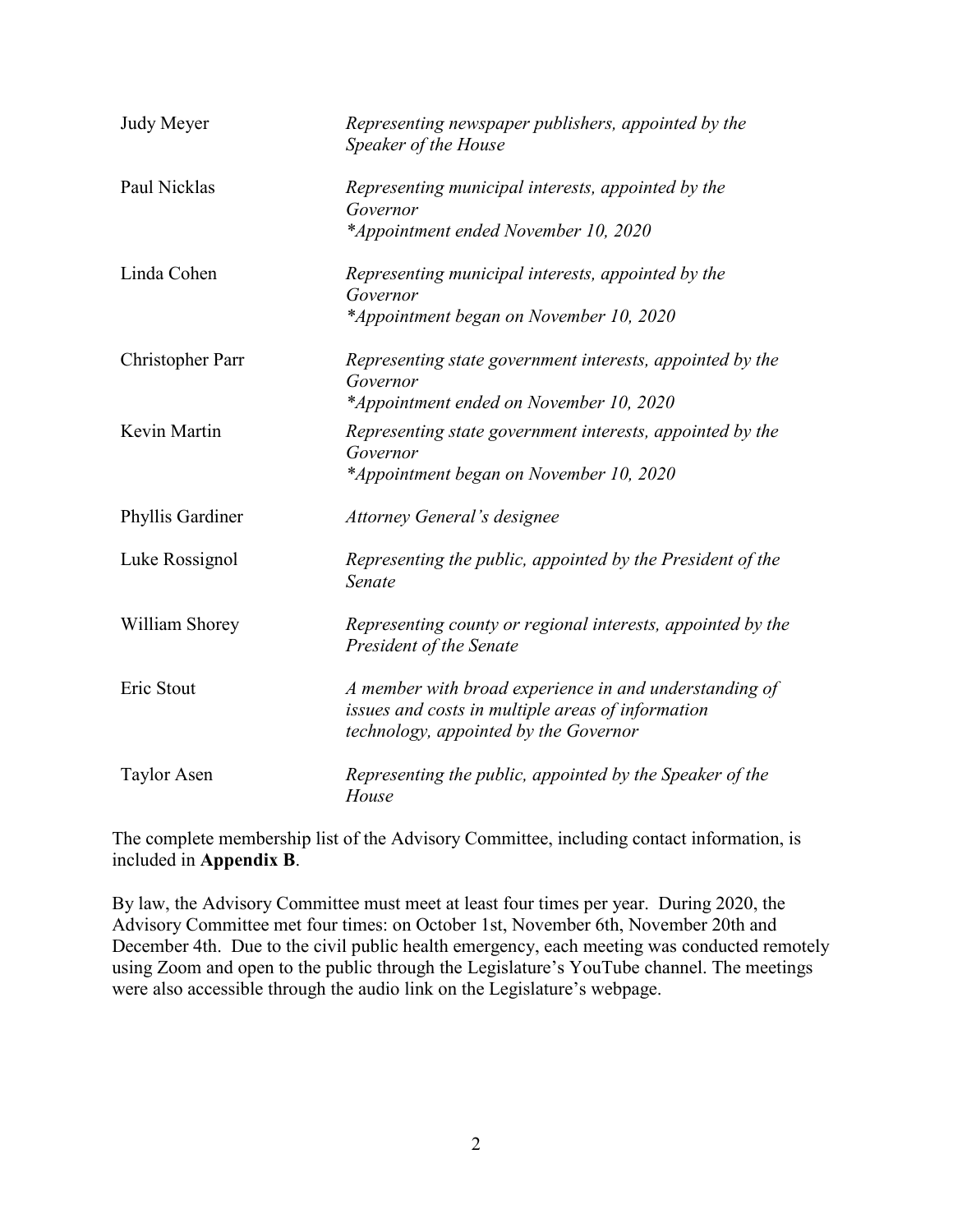## **II. COMMITTEE DUTIES**

The Right to Know Advisory Committee was created to serve as a resource and advisor about Maine's freedom of access laws. The Advisory Committee's specific duties include:

- □ Providing guidance in ensuring access to public records and public proceedings;
- Serving as the central source and coordinator of information about Maine's freedom of access laws and the people's right to know;
- $\Box$  Supporting the provision of information about public access to records and proceedings via the Internet;
- □ Serving as a resource to support training and education about Maine's freedom of access laws;
- □ Reporting annually to the Governor, the Legislative Council, the Joint Standing Committee on Judiciary and the Chief Justice of the Supreme Judicial Court about the state of Maine's freedom of access laws and the public's access to public proceedings and records;
- $\Box$  Participating in the review and evaluation of public records exceptions, both existing and those proposed in new legislation;
- Examining inconsistencies in statutory language and proposing clarifying standard language; and
- $\Box$  Reviewing the collection, maintenance and use of records by agencies and officials to ensure that confidential records and information are protected and public records remain accessible to the public.

In carrying out these duties, the Advisory Committee may conduct public hearings, conferences, workshops and other meetings to obtain information about, discuss and consider solutions to problems concerning access to public proceedings and records.

The Advisory Committee may make recommendations for changes in statutes to improve the laws and may make recommendations to the Governor, the Legislature, the Chief Justice of the Supreme Judicial Court and local and other governmental entities with regard to best practices in providing the public access to records and proceedings and to maintain the integrity of the freedom of access laws. The Advisory Committee is pleased to work with the Public Access Ombudsman, Brenda Kielty. Ms. Kielty is a valuable resource to the public and public officials and agencies.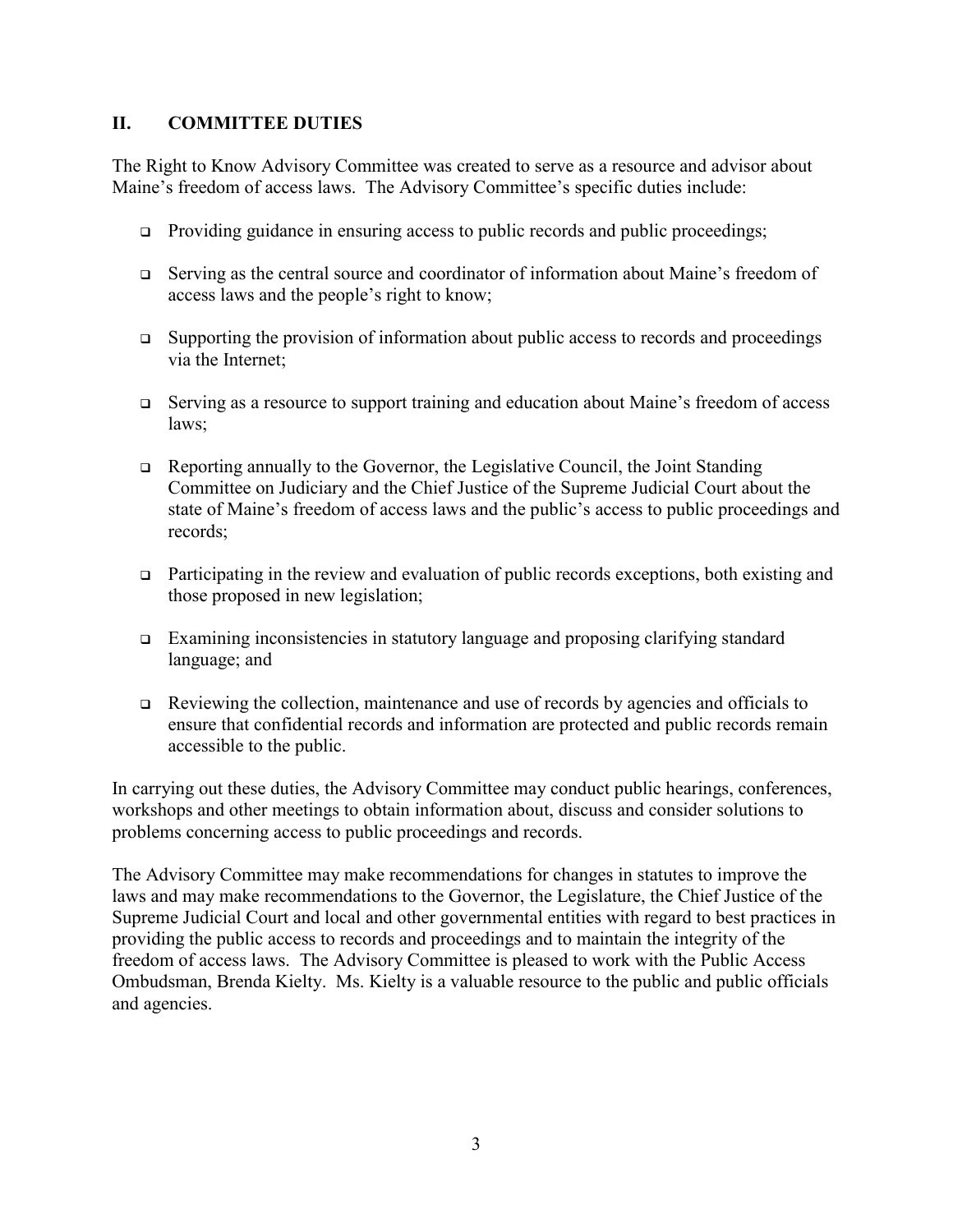## **III. RECENT COURT DECISIONS RELATED TO FREEDOM OF ACCESS ISSUES**

By law, the Advisory Committee serves as the central source and coordinator of information about Maine's freedom of access laws and the people's right to know. In carrying out this duty, the Advisory Committee believes it is useful to include in its annual reports a digest of recent developments in case law relating to Maine's freedom of access laws. For this annual report, the Advisory Committee has identified and summarized the following Maine Supreme Judicial Court decision related to freedom of access issues.

## *Blue Sky West, LLC v. Maine Revenue Services*

In *Blue Sky West, LLC v. Maine Revenue Services,* 2019 ME 137, 215 A.3d 812, Blue Sky, a wind energy developer, submitted information about its property to Maine Revenue Services, under 36 MRSA §706, in 2016 and 2017 for the purposes of determining the value of the property for property tax purposes. Somerset County sought access to that information under the Freedom of Access Act. The Law Court determined that in order for the records to be exempt as confidential under the FOAA under 1 MRSA §402(3)(A) and 36 MRSA §706 the records must: (1) be designated as confidential when submitted; and (2) contain proprietary information. The Law court upheld the decision of the Superior Court that the 2016 records should be provided to Somerset County because Blue Sky had not originally designated them as confidential and the 2017 records should not have been provided to Somerset County because Blue Sky had designated them as confidential when submitted and they contained proprietary information as defined in 36 MRSA §706. (Note: 36 MRSA §706 was repealed and replaced by §706-A in PL 2017, c. 367.)

## **IV. RIGHT TO KNOW ADVISORY COMMITTEE SUBCOMMITTEES**

#### **Public Records Exceptions Subcommittee**

Lynda Clancy, Julie Finn, Eric Stout and Christopher Parr initially served as members of the Public Records Exception Subcommittee, and Christopher Parr served as Subcommittee Chair. When Mr. Parr's appointment to the Advisory Committee ended on November 10, 2020, Kevin Martin succeeded him as a member of the Subcommittee and Julie Finn became Subcommittee Chair.

The focus of the Public Records Exceptions Subcommittee is to review and evaluate public records exceptions as required of the Advisory Committee pursuant to 1 MRSA §433, sub-§2-A. The guidelines in the law require the Advisory Committee to review all public records exceptions in Titles 8 to 12 no later than 2021. In accordance with 1 MRSA §433, sub-§2-A, the Advisory Committee is charged with the review of more than 69 identified exceptions in Titles 8 to 12. As a first step, the subcommittee reached out to state and local bodies for information, comments and suggestions with respect to the relevant public records exceptions administered by that body. The subcommittee met two times in 2020 (November 6 and November 20) to review the responses and to discuss whether each public record exception was appropriate or should be amended or repealed. The subcommittee was able to complete review of 46 exceptions; the remaining exceptions were tabled and will be considered again in 2021, along with the review of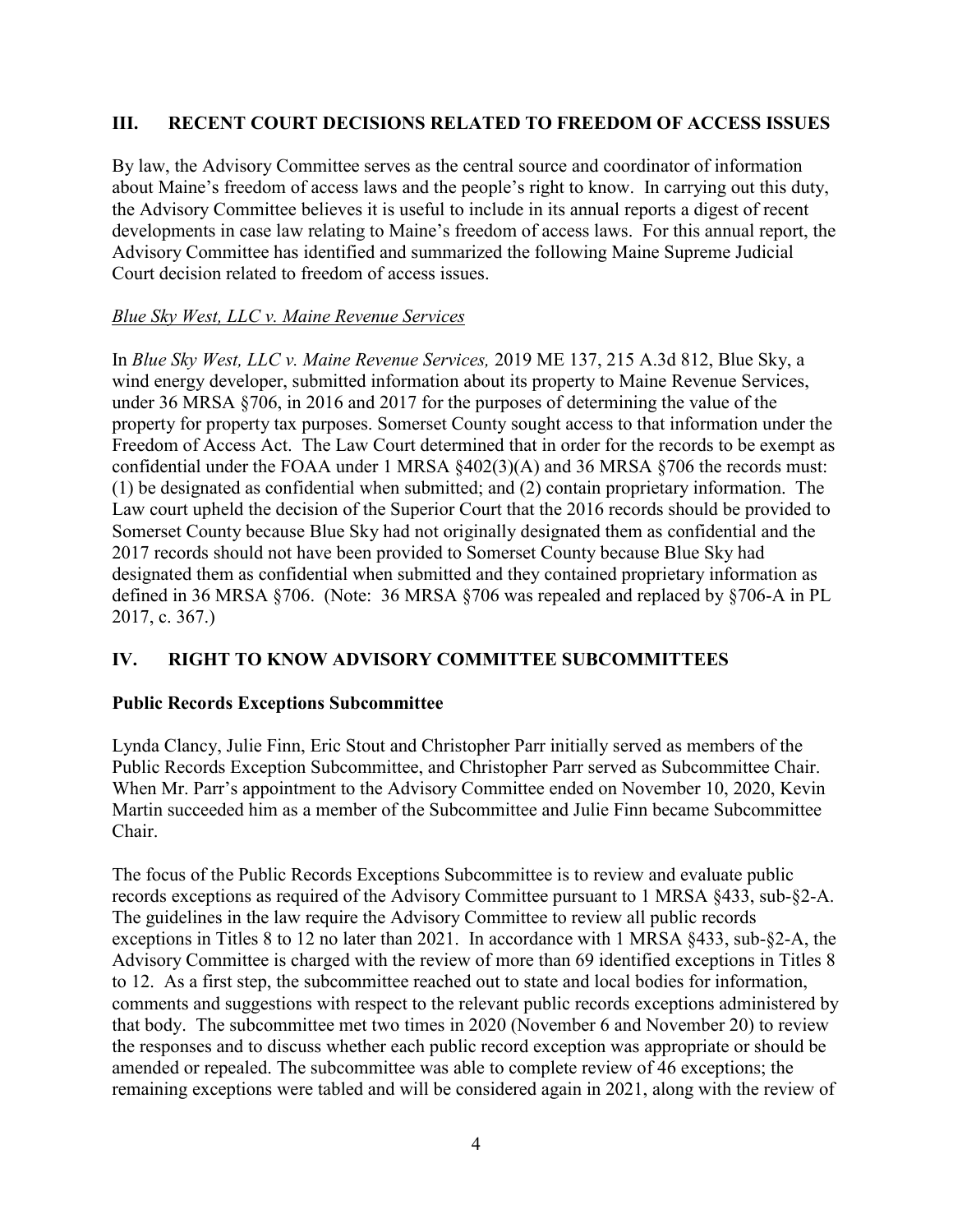the exceptions in Titles 13 to 21-A. All of the subcommittee's recommendations with regard to the exceptions that were reviewed were submitted to the Advisory Committee at the December 4, 2020 meeting.

## **Subcommittee on Remote Meetings Best Practices**

The Subcommittee on Remote Meetings Best Practices was established by the Advisory Committee at its November 20th meeting to assist in the development of best practices recommendations for public bodies when the public is remote rather than physically present. The subcommittee met on December 4th and Rep. Thom Harnett agreed to chair the subcommittee. Amy Beveridge, Lynda Clancy, Julie Finn, Judy Meyer and Eric Stout participated as members of the subcommittee.

At the outset of its discussion, the subcommittee welcomed Kate Dufour and Neal Goldberg from the Maine Municipal Association (MMA) to present a report of MMA's survey of data collected from municipal officials concerning recent experiences with remote proceedings. Ms. Dufour described the remote participation experience as a silver lining in the dark pandemic, as municipalities have found it to be an incredible tool. Municipalities have been able to continue government operations without missing a beat, still providing services to their constituents even though many offices have been closed. It was noted that electronic meetings are not embraced by everyone and some needs are specialized and do not fit perfectly into the remote participation mode.

Municipalities noted that public participation has increased significantly with the use of remote participation tools. More participation means more people are learning about how their government is working. It also shows that participating can be a positive experience, and may encourage more participation at all levels of government. It may also help generate the next wave of volunteers, a group very important to the functioning of local governments.

Also noted, however, were the limitations presented by the fact that high-speed internet is not universally available throughout the State. Improving state-wide broadband availability is necessary to fully support the successful implementation of remote participation.

The authority to conduct proceedings through remote participation is a tool that municipalities would like to have even after the pandemic is over.

Mr. Goldberg added that municipalities expressed satisfaction with electronic meetings, and generally were able to adapt quickly to the new process modes. There are several good reasons for continuing the use of remote participation, including the year-round involvement of people who live in Maine only part of the year, the ability to hold meetings without worrying about hazardous travel in inclement weather and, when available, providing the public with an additional method of providing public comments. He mentioned the downsides of "Zoombombing" and the fact that broadband is not universally available.

Mr. Goldberg expressed the desire of municipalities to continue to be able to use remote participation methods, mainly to supplement in-person proceedings, even after the pandemic.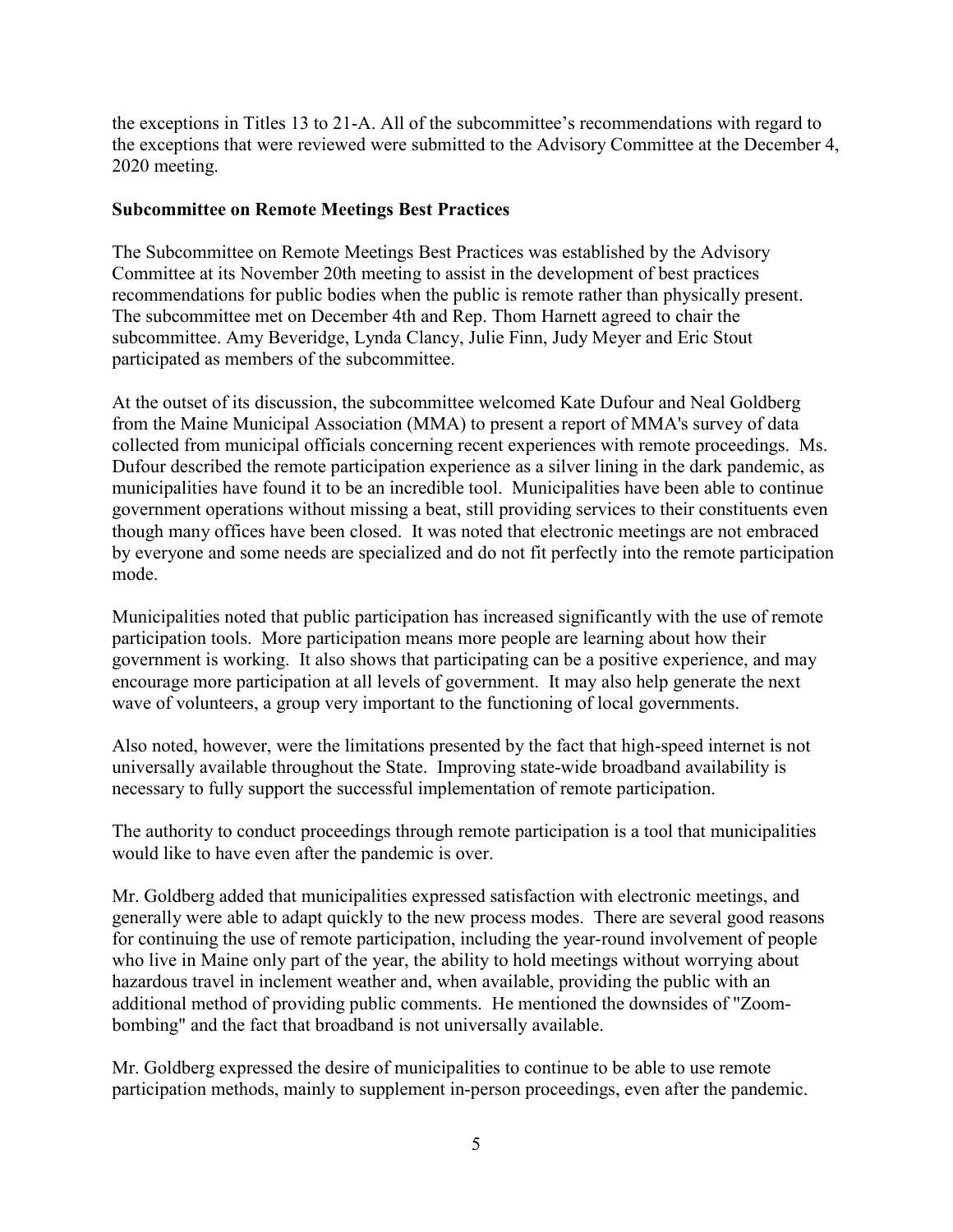There is general support to require in-person attendance of members of the public body, but allow remote participation if the member cannot be there.

Although the larger municipalities did not respond to the MMA survey, Ms. Dufour said she understands that Portland is using electronic meetings very effectively. Although technology can create an age-based digital divide, because the pandemic has eliminated in-person activities across the board, there is not as much difference in who is participating as would be expected.

Advisory Committee member Eric Stout shared a document on Zoom security that has been posted on the RTKAC website.

The issue of accessibility to people with disabilities was raised in an email to the Advisory Committee, and Julie Flynn noted that the Judicial Branch chose to use the Zoom platform because closed captioning is available. The question of accessibility is a question that falls under the Americans with Disabilities Act, and must be addressed to ensure that everyone can participate fully in the government process. After the meeting, Ms. Finn shared comments from the Accessibility Coordinator for the Judicial Branch on how the Zoom platform can be used to provide accessibility.

Amy Beveridge and Judy Meyer both recognized that electronic meetings facilitate the ability of the press/media to monitor multiple meetings simultaneously without added travel or staff costs. The ability to engage in the legislative process without having to take a day off to travel to Augusta will be a great benefit, as well. A downside to not being able to be physically present means the press/media loses the opportunity to follow up or question individual policy makers directly after a meeting.

Ms. Meyer said she is more concerned about the ability of the public to participate. All subcommittee members recognized that attendance is not the same as participation. The administrative burden in running electronic meetings must be considerable. Brenda Kielty, the Public Access Ombudsman, expressed her continuing concern about the quality of participation. Ms. Dufour noted that MMA partnered with the law firm Bernstein Shur to develop procedures on "Zoom etiquette." Most municipalities have a good system of support, in that their peers are always willing to share tips and practices. Hybrid, rather than purely remote, meetings will present additional challenges.

Executive sessions can be conducted remotely: the Zoom platform allows the administrator to move whoever is not intended to be in the executive session into a "waiting room." When the executive session is over, whoever is still in the waiting room can be connected back into the meeting.

The subcommittee agreed to continue working, and Representative Harnett worked with staff to formalize specific recommendations. The Maine Municipal Association also informed the subcommittee that they will propose legislation to continue the authority to conduct electronic meetings post-pandemic. Everyone agreed that statewide high-speed internet is necessary to make remote participation effective and efficient, and should be supported.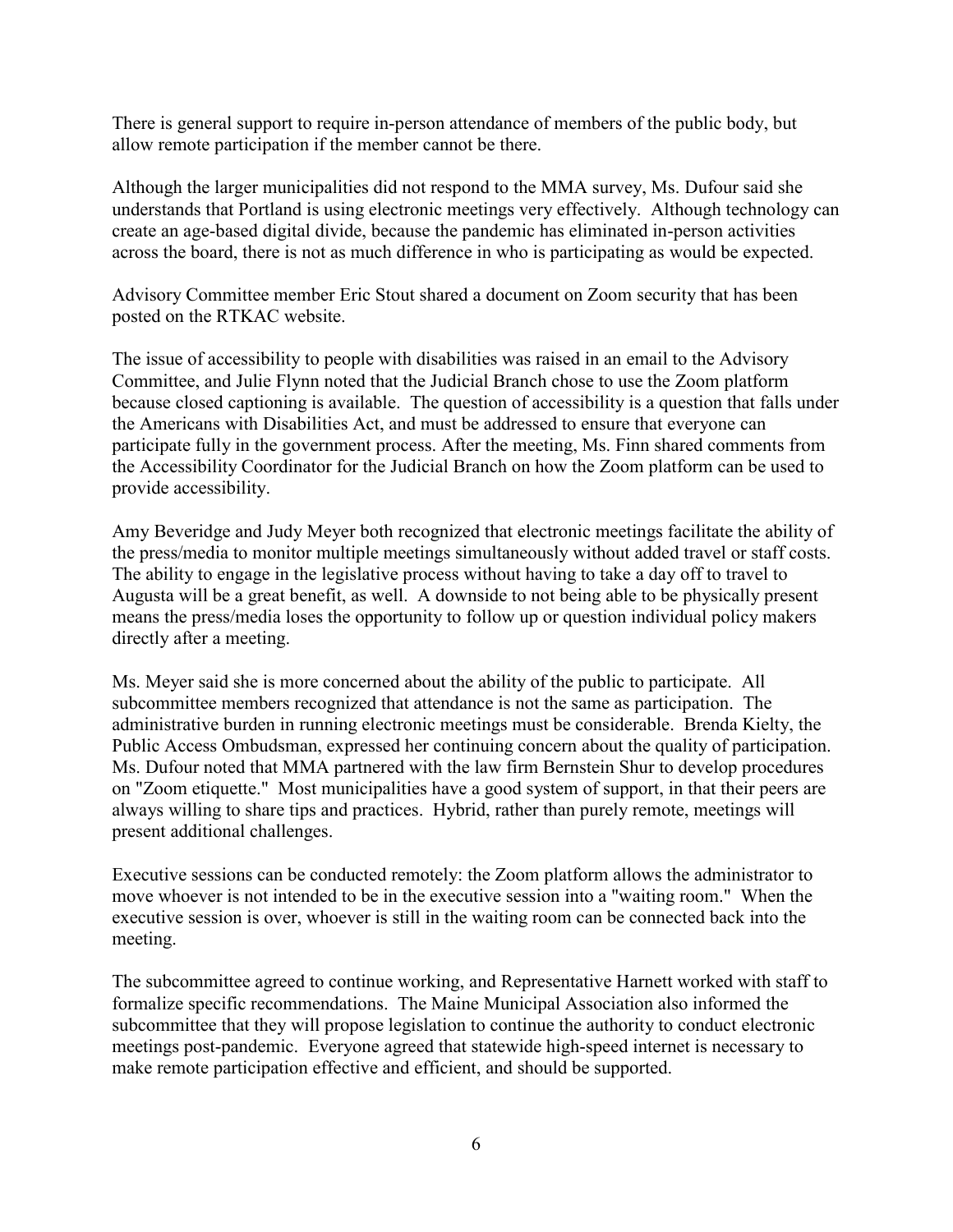## **V. COMMITTEE PROCESS**

The Advisory Committee held four meetings, the Public Records Exceptions Subcommittee met two times and the Subcommittee on Remote Meetings Best Practices met once*.* Each subcommittee explained their discussions and recommendations to the full Advisory Committee. The Advisory Committee finalized its recommendations on December 4th. Part VII of this report contains the specific recommendations approved by the Advisory Committee. The Advisory Committee also discussed the issues described below, but does not make a recommendation on these issues at this time.

## **Complaints related to misconduct of members of law enforcement**

At the October 1st meeting, Jim Campbell suggested that the Advisory Committee review Maine laws dealing with access to police complaints by Maine residents and their outcomes so that there are clear policies under FOAA for providing that information in a timely and complete way. It is known that there are complaints, there are practices to process and make decisions about those complaints and there are outcomes to those complaints, but none are accessible to the public. As a member of the Maine Freedom of Information Coalition, Mr. Campbell explained that the Coalition believes complaints and their outcomes should be public information but often the public, as well as the press, is denied access*.* 

Because the Advisory Committee's position for a member representing law enforcement interests was vacant, the Advisory Committee agreed to defer further discussion of this topic until 2021 when the members will be able to include the perspective of law enforcement.

## **Caucuses**

At the October 1st meeting, Advisory Committee member, Chris Parr suggested that the Advisory Committee discuss so-called "corner caucuses" used by Legislative committees and whether these caucuses are permissible under FOAA. Mr. Parr further suggested that the Advisory Committee consider whether FOAA should be amended or clarified on this particular issue.

The Advisory Committee members reviewed the statutes that other states have adopted to specifically address the application of public meetings laws to a political caucus, usually in the legislature. Some states have broadly exempted a political caucus, while others have allowed caucuses of the whole body (e.g., General Assembly), as opposed to committee caucuses, to be closed. The Rhode Island and North Carolina laws include language that warns against using caucuses to evade or subvert the open meetings law. Some states define the term "caucus," while others do not.

Staff shared a letter written by the Chief Deputy Attorney General to the Judiciary Committee Chairs in 2010. Although the letter is not an opinion of the office, it relies on the understanding that party caucuses are not generally committees or subcommittees of the Legislature (which are required to be open under the FOAA). "Accordingly, we have said that we could defend a decision to close a caucus, while noting that if a legal challenge were to be brought, the specific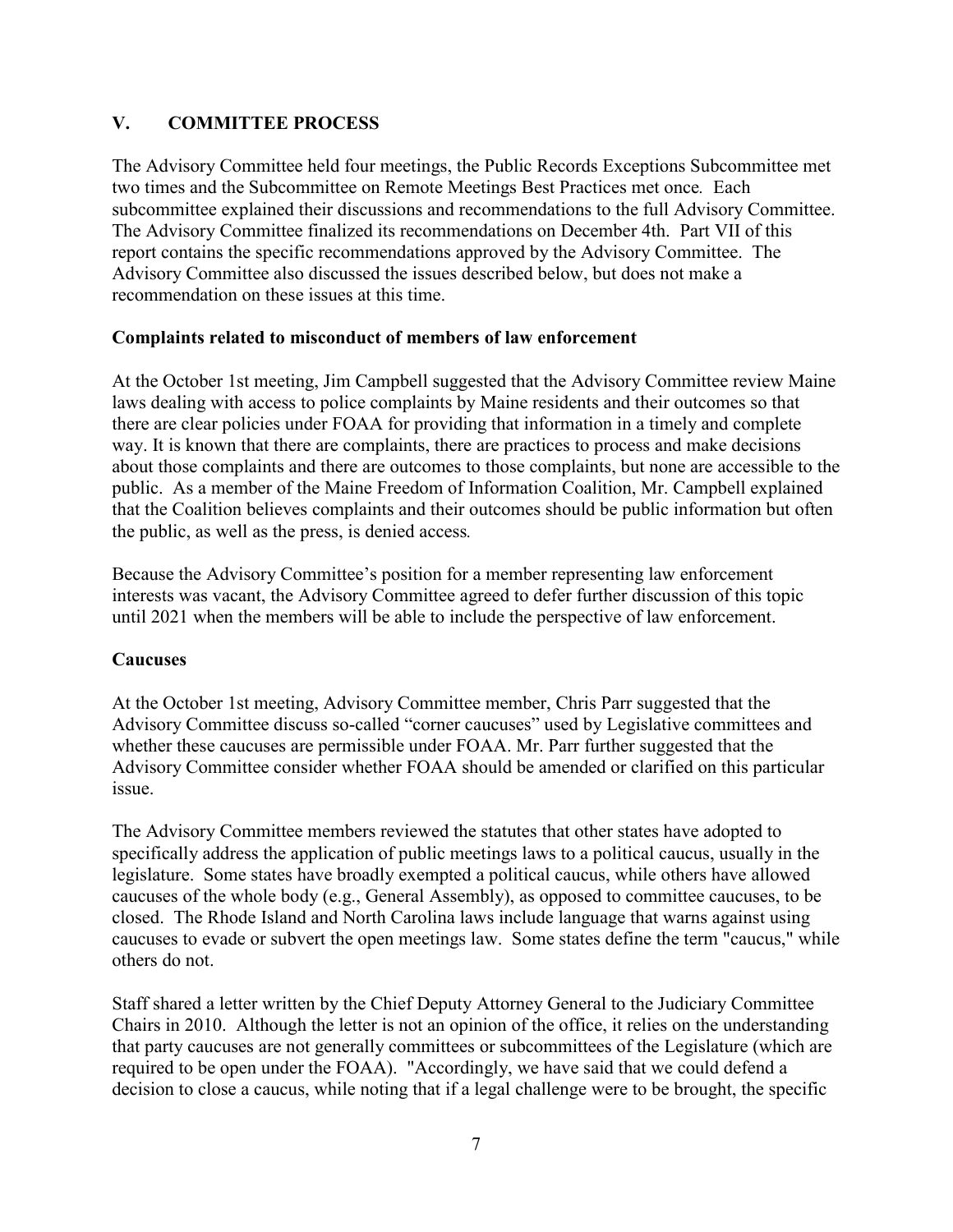circumstances would be relevant to the outcome." "Caucus" would include the party caucus held at the beginning of the legislative day as well as "corner caucuses" held by committee members of the same party.

The Advisory Committee's discussion recognized that it is inappropriate for decisions to be made and actions to be taken outside of the public eye, but there was disagreement about the discussion that can take place among members of the same party in different situations. There was no consensus about how to define "caucus" or how to prove intent, which would be necessary under the Rhode Island or North Carolina models. Brenda Kielty, the Public Access Ombudsman, reiterated the need for clear standards in the statutes: make clear what actions are prohibited, what a challenger must prove and what the remedy for a violation should be. Eric Stout expressed his reliance on teaching correct principles: the legislators should remember they are doing the public's business, and be aware that there is a balancing involved to do the public's business in public.

While the Advisory Committee does not recommend a clear resolution or remedy, the Advisory Committee does believe that the use of caucuses by legislative committees – especially how the Appropriations Committee handles the Budget – should not be a mechanism for discussing legislative proposals or making decisions on legislative proposals out of the public eye to subvert the purposes of FOAA. Ms. Kielty agreed to be mindful of the Advisory Committee's discussion when she is preparing for the Legislature's mandatory FOAA training.

## **VI. ACTIONS RELATED TO COMMITTEE RECOMMENDATIONS CONTAINED IN FOURTEENTH ANNUAL REPORT**

The Right to Know Advisory Committee made the following recommendations in its Fourteenth Annual Report. The legislative actions taken in 2020 as a result of those recommendations are summarized below.

| <b>Recommendation:</b><br>Amend certain provisions<br>of law in Titles 1 through<br>7-A relating to<br>previously-enacted public<br>records exceptions | <b>Action:</b><br>The recommendations of the Advisory Committee were accepted<br>by the Judiciary Committee and included in LD 2103, An Act To<br>Implement the Recommendations of the Right To Know<br>Advisory Committee Regarding Public Records Exceptions. LD<br>2103 was enacted as Public Law 2019, c. 667 and became<br>effective June 16, 2020.                                                                                                     |
|--------------------------------------------------------------------------------------------------------------------------------------------------------|--------------------------------------------------------------------------------------------------------------------------------------------------------------------------------------------------------------------------------------------------------------------------------------------------------------------------------------------------------------------------------------------------------------------------------------------------------------|
| <b>Recommendation:</b><br>Direct legislative staff to<br>help identify nonstandard<br>language concerning<br>existing public records<br>exceptions     | <b>Action:</b><br>The recommendation of the Advisory Committee was accepted<br>by the Judiciary Committee and this language was included in<br>LD 2103, An Act To Implement the Recommendations of the<br>Right To Know Advisory Committee Regarding Public Records<br>Exceptions. The law directs the Office of Policy and Legal<br>Analysis, in consultation with the Revisor's Office and the<br>Advisory Committee, to identify nonstandard language and |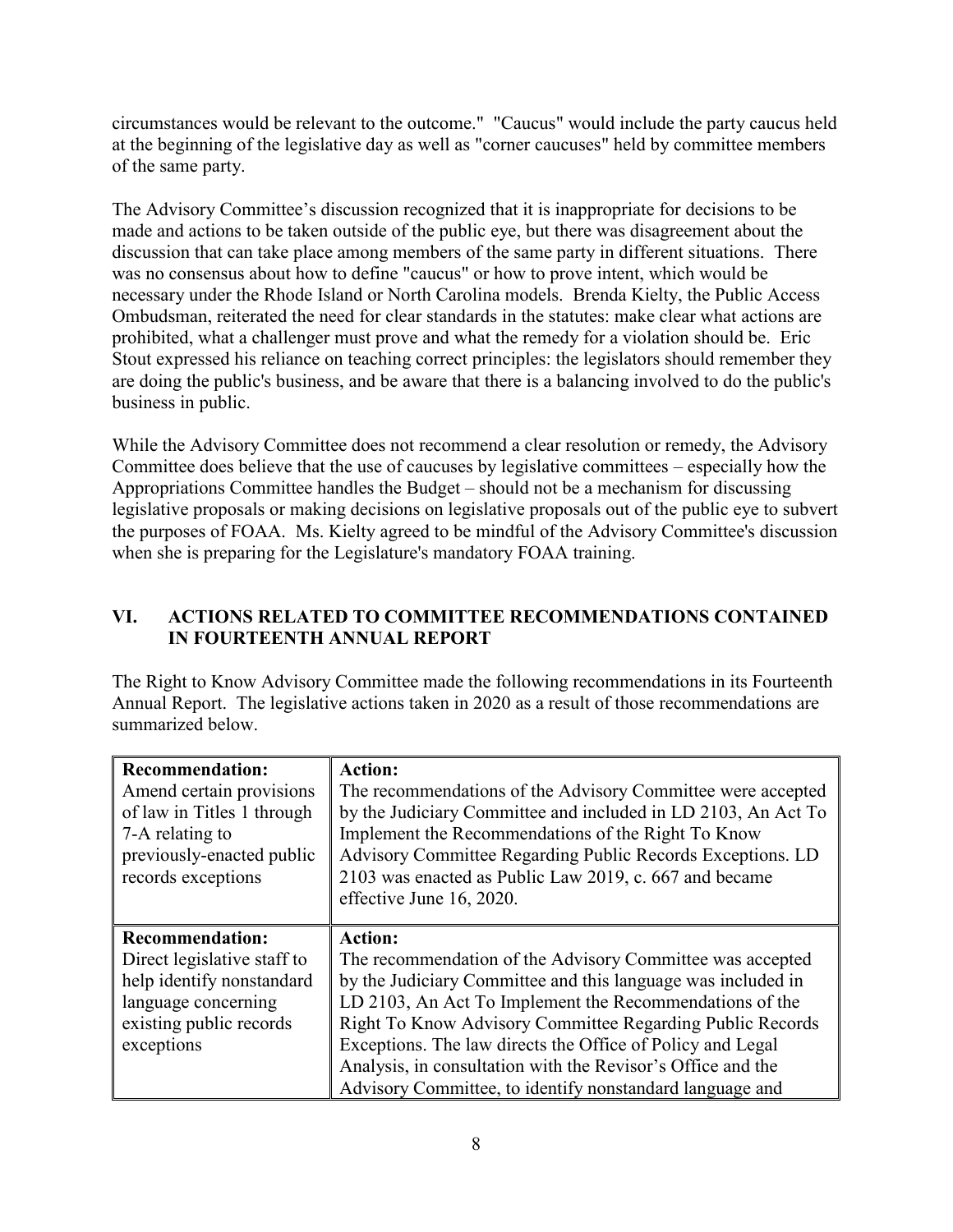|                                                                                                                                                                                                                                                                                                          | develop recommended legislation to address it by September 1,<br>2021. LD 2103 was enacted as Public Law 2019, c. 667 and<br>became effective June 16, 2020.                                                                                                                                                                                                                                                                                                                                                                                                                                                                                                                                                      |
|----------------------------------------------------------------------------------------------------------------------------------------------------------------------------------------------------------------------------------------------------------------------------------------------------------|-------------------------------------------------------------------------------------------------------------------------------------------------------------------------------------------------------------------------------------------------------------------------------------------------------------------------------------------------------------------------------------------------------------------------------------------------------------------------------------------------------------------------------------------------------------------------------------------------------------------------------------------------------------------------------------------------------------------|
| <b>Recommendation:</b><br>Enact legislation to<br>provide parameters on the<br>use of remote<br>participation by members<br>of public bodies                                                                                                                                                             | <b>Action:</b><br>The Judiciary Committee did not accept the recommendation of<br>the Advisory Committee and proposed legislation related to<br>remote participation. However, due to the declaration of a public<br>health emergency, the Legislature enacted emergency legislation<br>to authorize public proceedings to be conducted remotely during<br>the public health emergency and for up to 30 days after. See<br>Public Law 2019, c. 617, Part G effective March 17, 2020.                                                                                                                                                                                                                              |
| <b>Recommendation:</b><br>Enact legislation to cap<br>copying fees                                                                                                                                                                                                                                       | <b>Action:</b><br>The recommendation of the Advisory Committee was accepted<br>by the Judiciary Committee and this language was included in<br>the Committee Amendment to LD 1575, An Act to Improve the<br>Freedom of Access Laws. LD 1575 was not finally acted upon<br>before adjournment of the Second Regular Session and was<br>carried over to any special session. Because the Legislature did<br>not convene in Special Session before the end of the 129 <sup>th</sup><br>Legislature, the bill died upon termination of the 129 <sup>th</sup><br>Legislature.                                                                                                                                          |
|                                                                                                                                                                                                                                                                                                          |                                                                                                                                                                                                                                                                                                                                                                                                                                                                                                                                                                                                                                                                                                                   |
| <b>Recommendation:</b><br>Enact legislation to<br>require planning boards,<br>specific school district<br>officials and additional<br>municipal officials and<br>their deputies to complete<br>Freedom of Access Act<br>training, and to clarify the<br>application of existing<br>training requirements | <b>Action:</b><br>The recommendation of the Advisory Committee was accepted<br>by the Judiciary Committee and this language was included in<br>LD 2102, An Act To Implement the Recommendations of the<br>Right To Know Advisory Committee. The Judiciary Committee<br>also agreed to provide funding, as the proposed legislation was<br>identified as a municipal mandate. LD 2102 was not finally acted<br>upon before adjournment of the Second Regular Session and was<br>carried over to any special session. Because the Legislature did<br>not convene in Special Session before the end of the 129 <sup>th</sup><br>Legislature, the bill died upon termination of the 129 <sup>th</sup><br>Legislature. |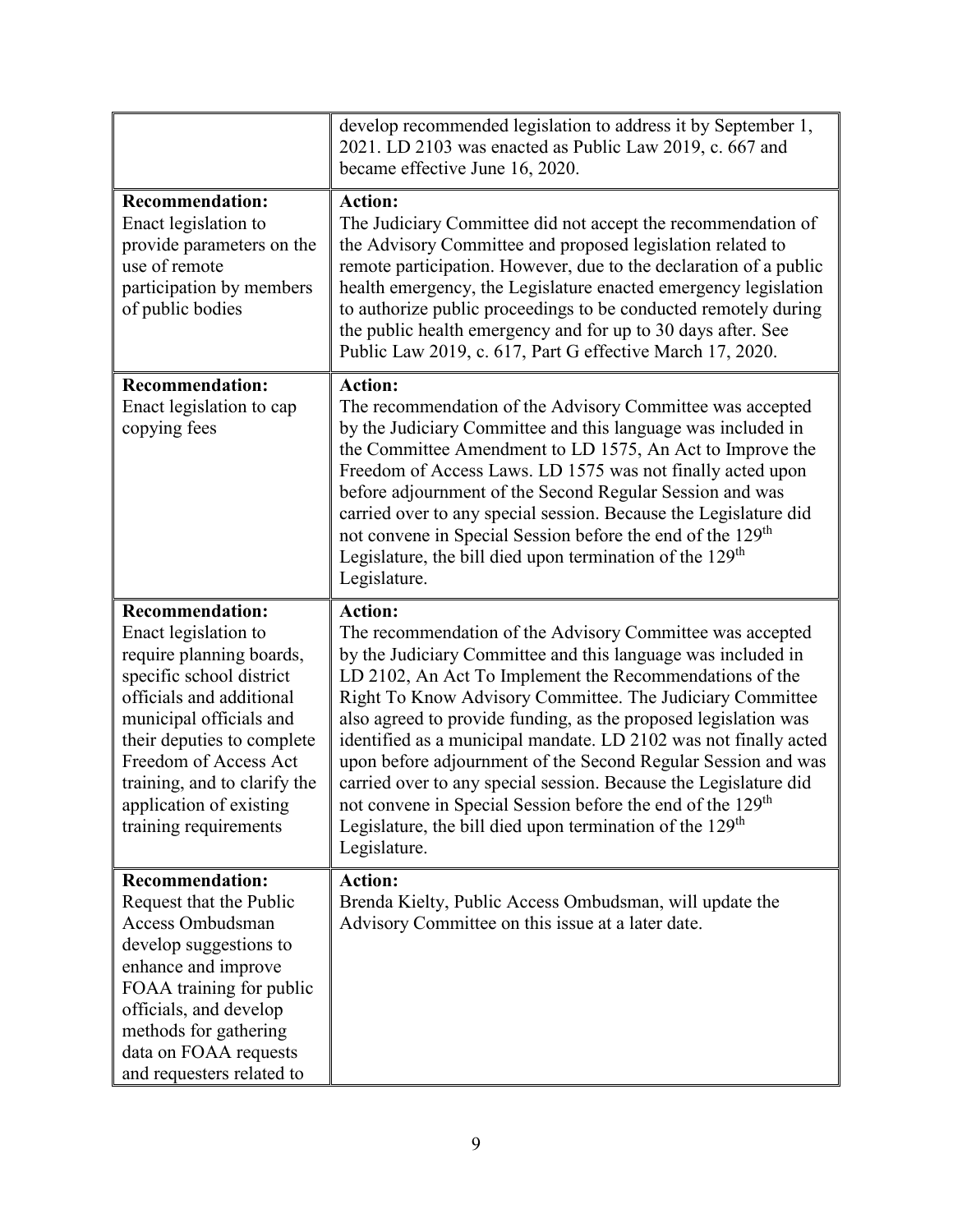| unfulfilled requests and<br>costs                                                                                                                                                                                                                                                                                 |                                                                                                                                                                                                                                                                                                                                                                                                                                                                                                                                                                                     |
|-------------------------------------------------------------------------------------------------------------------------------------------------------------------------------------------------------------------------------------------------------------------------------------------------------------------|-------------------------------------------------------------------------------------------------------------------------------------------------------------------------------------------------------------------------------------------------------------------------------------------------------------------------------------------------------------------------------------------------------------------------------------------------------------------------------------------------------------------------------------------------------------------------------------|
| <b>Recommendation:</b><br>Request that the Joint<br><b>Standing Committee on</b><br>Judiciary establish a study<br>group to examine the use<br>of emerging technologies<br>with regard to making and<br>keeping records and to<br>examine the use of<br>communications<br>technology during public<br>proceedings | <b>Action:</b><br>The Judiciary Committee discussed this, but did not accept the<br>recommendation of the Advisory Committee. No further action<br>was taken.                                                                                                                                                                                                                                                                                                                                                                                                                       |
| <b>Recommendation:</b><br>Enact legislation to<br>improve the review of<br>public records exceptions<br>by including consideration<br>of access to information<br>that will assist in making<br>informed decisions about<br>health and safety                                                                     | <b>Action:</b><br>The Judiciary Committee discussed this, but did not accept the<br>recommendation of the Advisory Committee. No further action<br>was taken.                                                                                                                                                                                                                                                                                                                                                                                                                       |
| <b>Recommendation:</b><br>Enact legislation to<br>expand the membership of<br>the Right to Know<br>Advisory Committee to<br>include a member with<br>experience and expertise<br>in data and personal<br>privacy issues                                                                                           | <b>Action:</b><br>The recommendation of the Advisory Committee was accepted<br>by the Judiciary Committee and this language was included in<br>LD 2102, An Act To Implement the Recommendations of the<br>Right To Know Advisory Committee. LD 2102 was not finally<br>acted upon before adjournment of the Second Regular Session<br>and was carried over to any special session. Because the<br>Legislature did not convene in Special Session before the end of<br>the 129 <sup>th</sup> Legislature, the bill died upon termination of the 129 <sup>th</sup><br>Legislature.    |
| <b>Recommendation:</b><br>Enact legislation to revise<br>the membership of the<br><b>Archives Advisory Board</b><br>to include a public<br>member and two members<br>representing journalistic<br>and news perspectives                                                                                           | <b>Action:</b><br>The recommendation of the Advisory Committee was accepted<br>by the Judiciary Committee and this language was included in<br>proposed legislation, LD 2101, An Act To Implement the<br>Recommendations of the Right To Know Advisory Committee<br>Concerning Membership of the Archives Advisory Board. LD<br>2101 was referred to the State and Local Government Committee<br>because of its jurisdiction over issues related to the State<br>Archives. LD 2101 was voted by the SLG Committee and<br>supported by a majority of the committee. However, LD 2101 |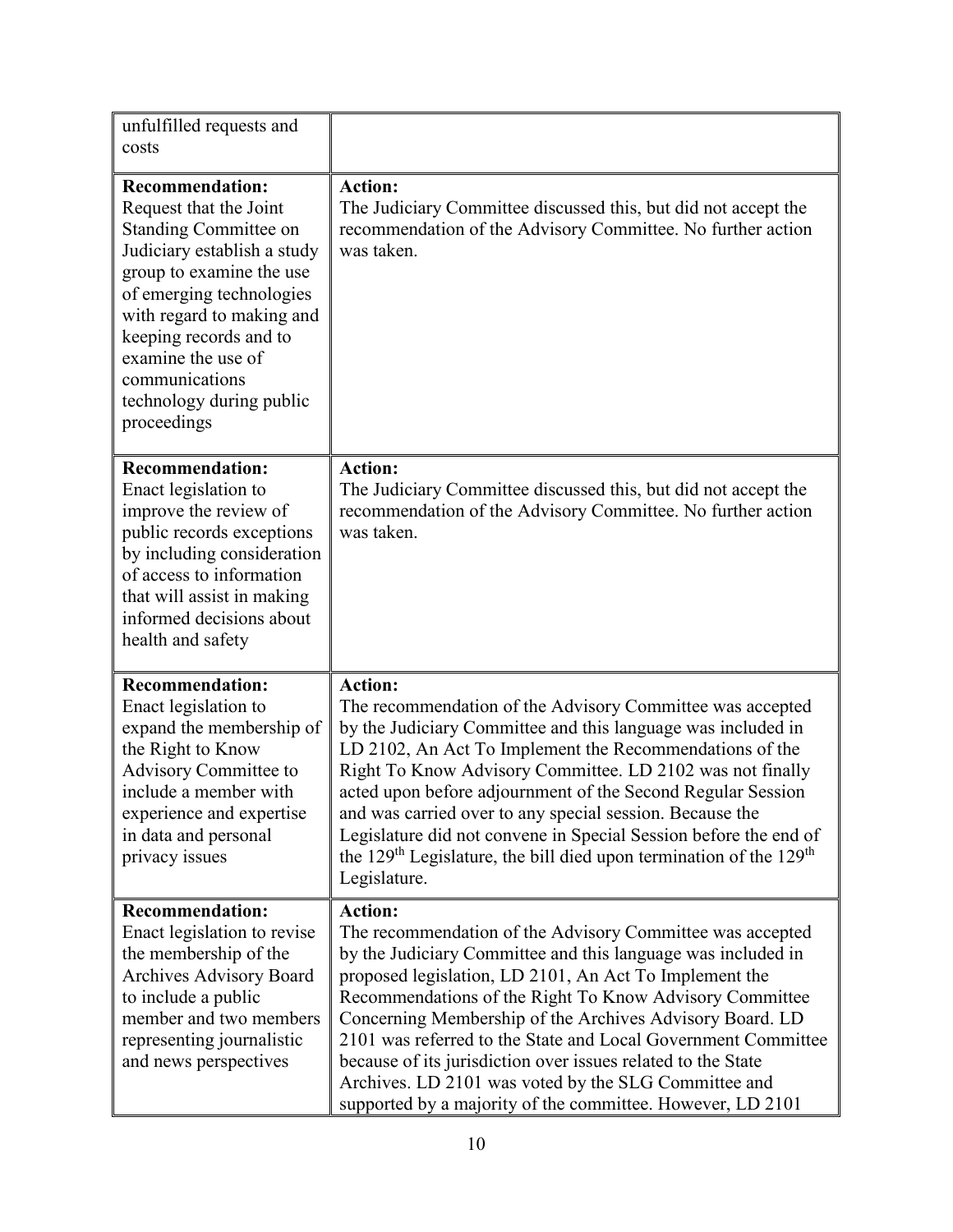|                                                                                                                                                                                                                                                                 | was not finally acted upon before adjournment of the Second<br>Regular Session and was carried over to any special session.<br>Because the Legislature did not convene in Special Session<br>before the end of the 129 <sup>th</sup> Legislature, the bill died upon<br>termination of the 129 <sup>th</sup> Legislature. |
|-----------------------------------------------------------------------------------------------------------------------------------------------------------------------------------------------------------------------------------------------------------------|---------------------------------------------------------------------------------------------------------------------------------------------------------------------------------------------------------------------------------------------------------------------------------------------------------------------------|
| <b>Recommendation:</b><br>Request that the Archives<br><b>Advisory Board</b><br>emphasize the publicizing<br>of information about its<br>meetings to enhance<br>public awareness and<br>participation given the<br>importance of records<br>retention schedules | <b>Action:</b><br>The Advisory Committee sent a letter to Tammy Marks at the<br>Maine State Archives on January 8, 2020.                                                                                                                                                                                                  |
| <b>Recommendation:</b><br>Send a letter to the Joint<br><b>Standing Committee on</b><br>Judiciary expressing<br>issues that should be<br>considered when dealing<br>with surveillance videos                                                                    | <b>Action:</b><br>The Advisory Committee sent a letter to the Judiciary Committee<br>on January 8, 2020. The Judiciary Committee discussed this<br>issue, but did not take any further action to address it during the<br>Second Regular Session.                                                                         |
| <b>Recommendation:</b><br>Defer to the Joint<br><b>Standing Committee on</b><br>Judiciary as to whether to<br>require the collection and<br>reporting of aggregate<br>information concerning<br>certain search warrants                                         | <b>Action:</b><br>The Judiciary Committee discussed this issue, but did not take<br>any further action to address it during the Second Regular<br>Session.                                                                                                                                                                |

## **VII. RECOMMENDATIONS**

Due to the ongoing civil public health emergency, the 129<sup>th</sup> Legislature ended without convening a special session and was not able to take final action on certain legislative recommendations made by the Advisory Committee in its January 2020 report. As a result, the Advisory Committee puts forward the following recommendations again:

## **Enact legislation to cap copying fees**

The Advisory Committee supports suggested legislation, originally proposed as part of LD 1575 considered in the 129<sup>th</sup> Legislature, that sets an upper limit on per page copying costs (10¢ per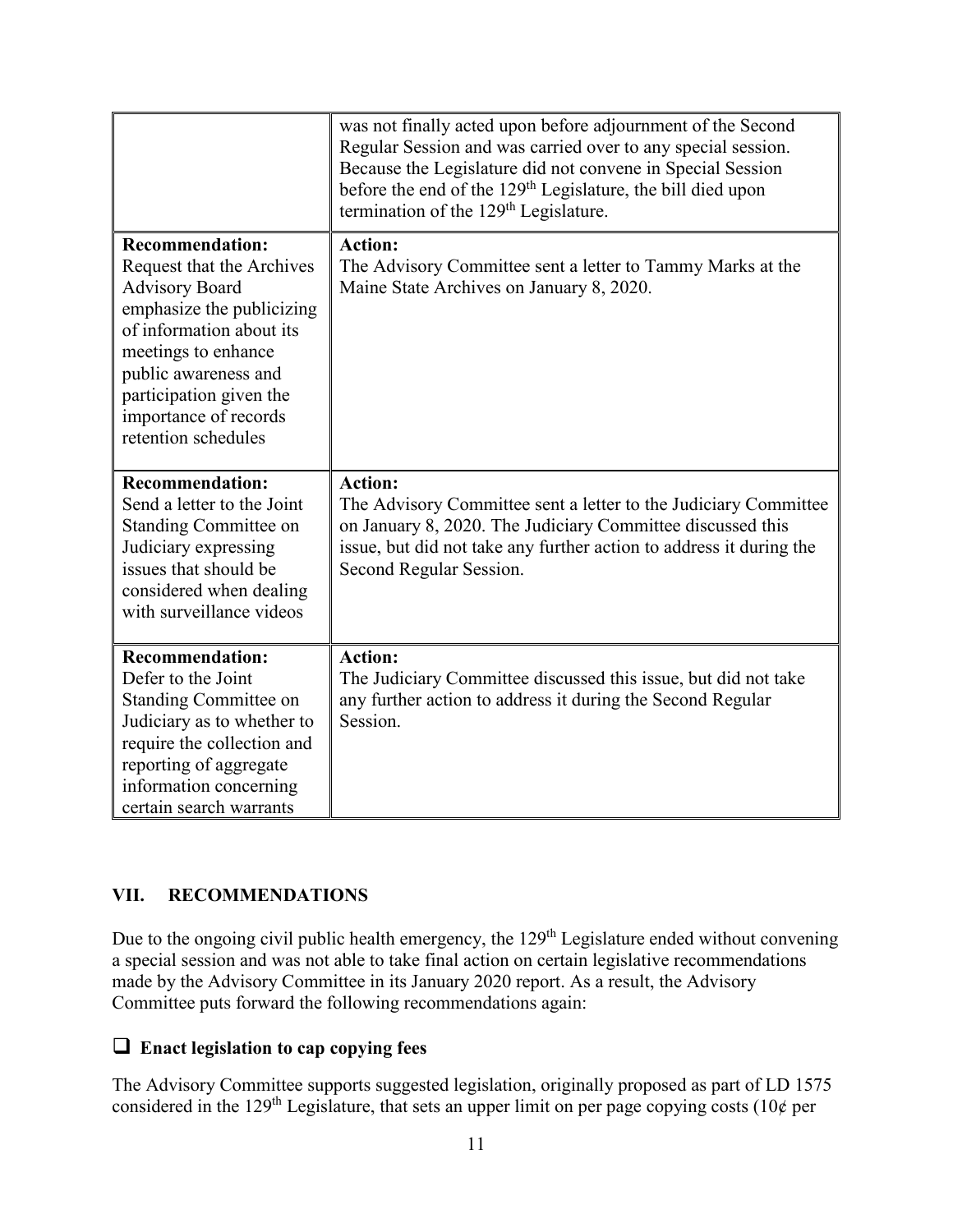standard 8½" x 11" black and white page). The suggested language also prohibits a per page copy fee for electronic records.

*See recommended legislation in* **Appendix F***.* 

## **Enact legislation to require planning boards, specific school district officials and additional municipal officials and their deputies to complete Freedom of Access Act training and to clarify the application of existing training requirements**

The Advisory Committee recommends statutory changes to: 1) expand training to planning board members, code enforcement officers and town and city managers or administrators, and their deputies; 2) clarify which school officials are required to complete the training; and 3) clarify the timeline for completing the training for those in appointed positions.

*See recommended legislation in* **Appendix F***.* 

## **Enact legislation to improve the review of public records exceptions by including consideration of access to information that will assist in making informed decisions about health and safety**

The Advisory Committee recommends language that directs the Judiciary Committee, when considering new public records exceptions, to weigh the fact that public access to the record ensures or would ensure that members of the public are able to make informed health and safety decisions. This new consideration would be included in the Right to Know Advisory Committee's review of existing public records exceptions, as well.

*See recommended legislation in* **Appendix F***.* 

## **Enact legislation to expand the membership of the Right to Know Advisory Committee to include a member with experience and expertise in data and personal privacy issues**

The Advisory Committee recommends expanding the membership of the Right to Know Advisory Committee to include a member who has legal or professional expertise in the field of data and personal privacy, to be appointed by the Governor.

*See recommended legislation in* **Appendix F***.* 

## **Enact legislation to revise the membership of the Archives Advisory Board to include a public member and two members representing journalistic and news perspectives**

The Advisory Committee recommends changing the membership of the Archives Advisory Board to include two members representing journalists, newspapers, broadcasters and other news media interests and one member representing the protection of personal privacy interests.

## *See recommended legislation in* **Appendix F***.*

For its fifteenth annual report, the Advisory Committee makes the following recommendations: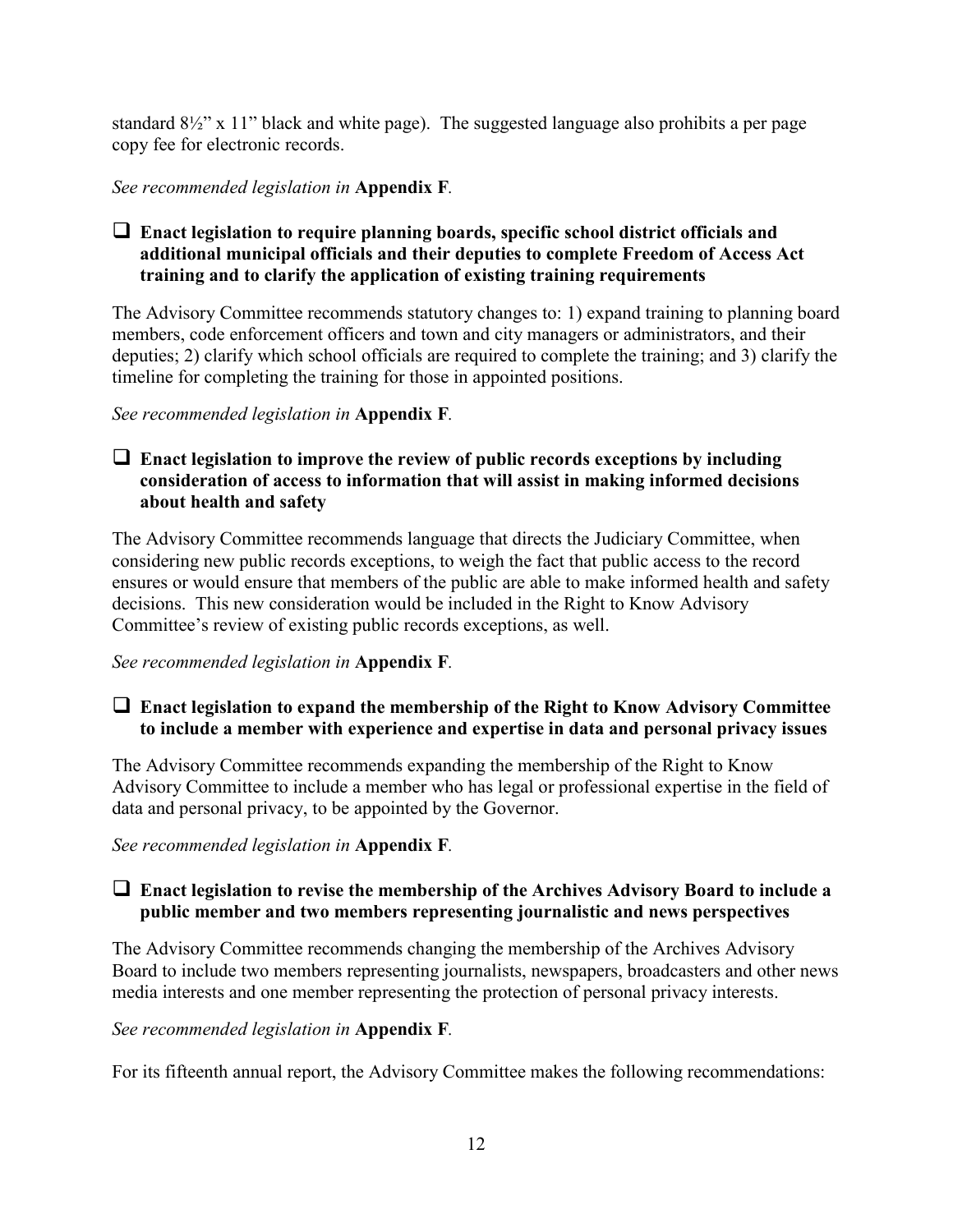## **Amend certain provisions of law in Titles 8 through 12 relating to previously-enacted public records exceptions**

The following recommendations provide for amendments to existing public records exceptions that were reviewed in 2020.

- Title 10, section 1107, relating to books, records or correspondence summonsed in an antitrust investigation, at the discretion of the person being investigated (amend to make the language consistent with how other exceptions refer to documents that are not subject to disclosure and to clarify that the confidentiality of the records is not tethered to an affirmative option of the person providing the records).
- Title 12, section 550-B, subsection 6, relating to water well information collected by the Department of Agriculture, Conservation and Forestry, Bureau of Geology, Natural Areas and Coastal Resources, Geological Survey (amend to repeal the exception designating as confidential information collected by the Maine Geological Survey at the request of well drilling companies to whom the information pertains if the bureau has determined it contains proprietary information).

*See recommended legislation in* **Appendix C***, and the list of public records exceptions for which no amendments are recommended in* **Appendix D***.* 

## **Enact legislation to amend the fees that may be charged by a public body to cover the actual cost of searching for, retrieving and compiling a requested public record [not supported by one member of the Advisory Committee]**

A majority of the Advisory Committee (12-1 vote) supports legislation to amend the fees that may be charged by a public body to cover the actual cost of searching for, retrieving and compiling a requested public record. Current law allows an agency or official to charge up to \$15 an hour after the first hour (the first hour is free) for compiling the responsive record. The proposed legislation recommended by the Advisory Committee authorizes an agency or official to charge up to \$25 for each hour after two hours of staff time spent to compile the record. The \$25 hourly fee is a close approximation of the rate municipalities identified as the average rate paid to the municipal employees who are doing the bulk of the work in responding to public records requests. The proposed language also clarifies that the fees collected for copying and compiling responses may be retained by the agency that responds to the public records request.

Advisory Committee member Judy Meyer does not support the recommended legislation. Ms. Meyer recognizes that nuisance, commercial and extremely large requests take significantly more staff time to complete, but she believes the proposed language is not the appropriate remedy. The MMA survey on public records requests indicated that the vast majority of public records requests are completed very quickly. Ms. Meyer believes it is unfair to burden all requesters with the higher per hour fee when the vast majority of requests do not rise to the level of nuisance or abusive.

## *See recommended legislation in* **Appendix E***.*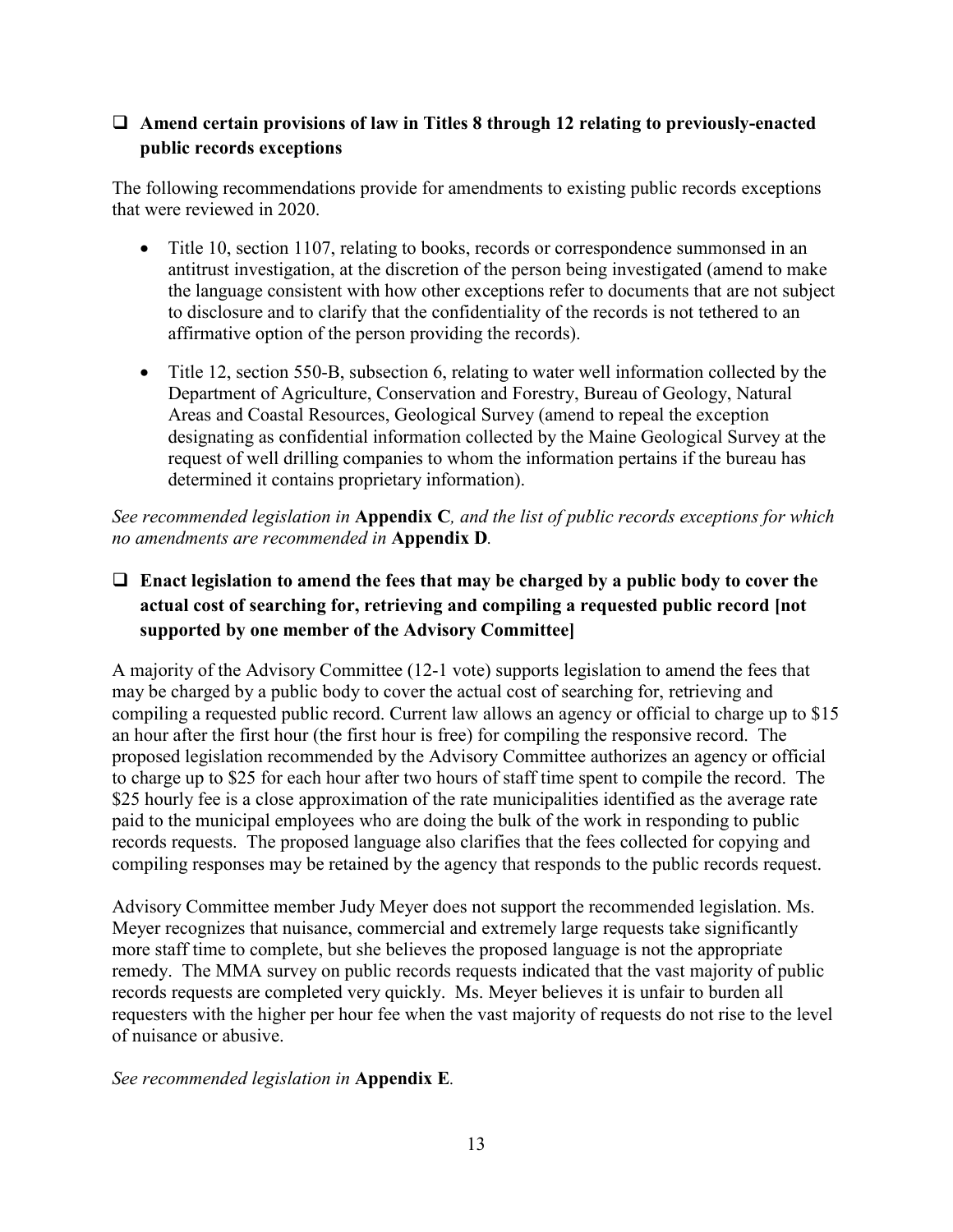## **Support funding to accelerate access to broadband statewide and to invest in technology for local governments to facilitate public access to public proceedings conducted remotely**

The Advisory Committee recognizes that up to 20% of the State's population does not have access to high speed internet. The Advisory Committee recommends that the State dedicate the necessary funding to accelerate broadband access statewide and to provide investments in technology for governments to facilitate public access to public proceedings conducted remotely.

 **Support the extension of legal authority for public bodies to conduct public proceedings remotely on a permanent basis as long as openness and transparency remain central principles and as long as the authorization is contingent on the public body adopting a written policy addressing certain requirements**

The Advisory Committee supports the extension of legal authority for public bodies to conduct public proceedings remotely on a permanent basis as long as openness and transparency remain central principles. During the civil public health emergency, public bodies were granted legislative authority to conduct proceedings remotely in accordance with Public Law 2019, chapter 617, Part G. Public bodies, including municipalities, have been able to use remote meetings effectively to continue government operations when circumstances have prohibited or restricted in-person meetings. In many situations, public attendance and participation have increased with the ability to tune in and connect from home or other locations.

Because the authorization of remote participation in PL 2019, chapter 617, Part G is repealed 30 days after the termination of the state of emergency, legislation will be necessary to allow remote participation by members of public bodies to continue post-pandemic. The Legislature should take this opportunity to establish appropriate standards and provide guidance to all public entities that choose to make use of technology to conduct public proceedings. The Advisory Committee therefore recommends that the Legislature adopt enabling legislation, tied to best practices and based on the adoption by each public body of a written policy that meets not only statutory minimum requirements but closely addresses the need of the individual public body and its constituents and stakeholders.

The Advisory Committee recommends that the Legislature adopt remote proceedings authorization that is contingent on the public entity adopting a written policy that addresses, at a minimum, the following:

- Provides for an open and transparent process;
- Complies with Freedom of Access Act (FOAA), including notice and maintenance of meeting records;
- Establishes requirements for participation by members of the public body, including but not limited to how "present" for a meeting is defined, how a quorum is established, ensuring access to all of the same materials, conduct of executive session, and ensuring transparent and accurate recording of votes by all members of the public body;
- Establishes requirements for public access to the proceedings; and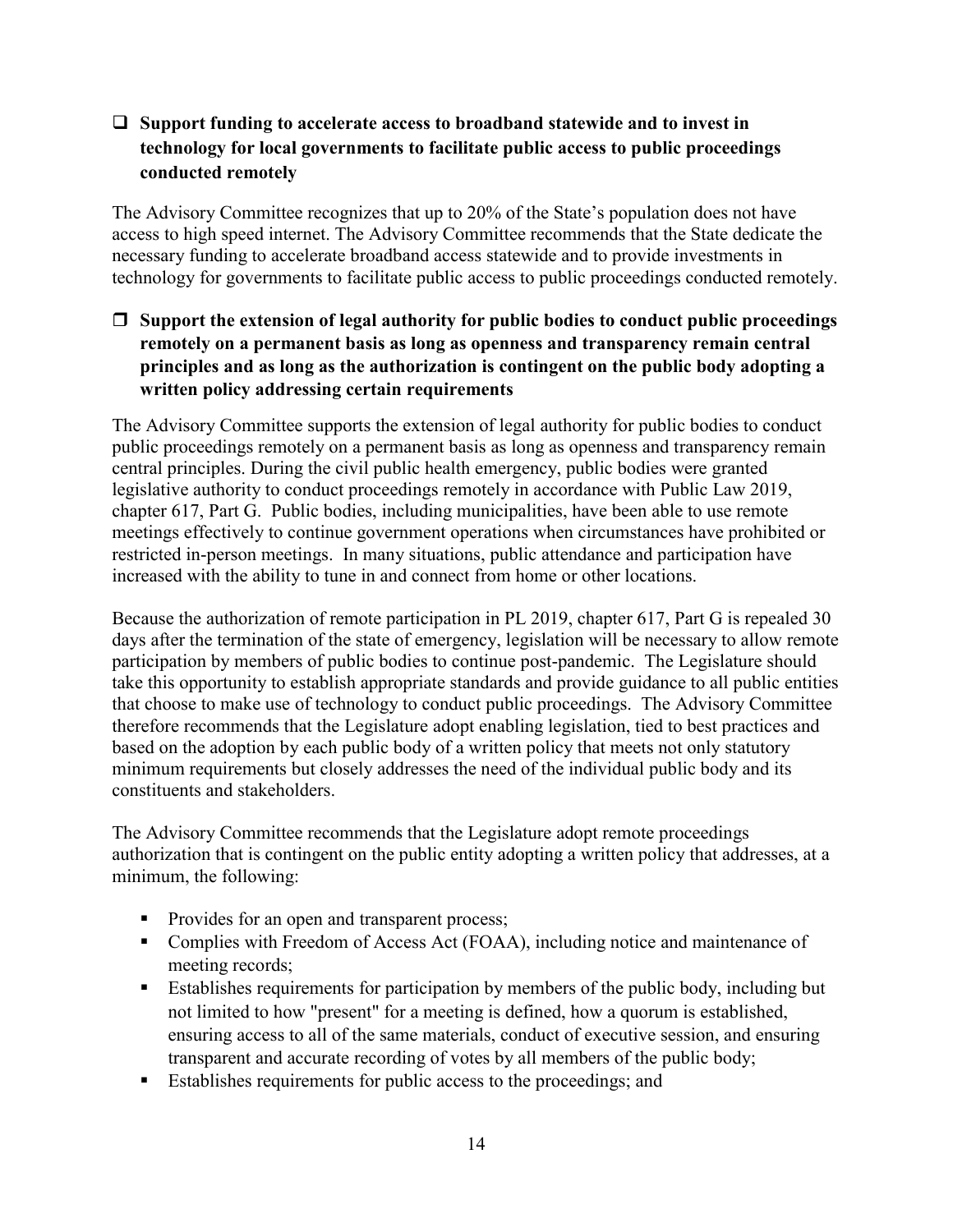**Provides for public participation in proceedings in which public participation is provided** as a matter of practice or as required by statute.

The Advisory Committee recognizes that the use of technology to conduct public proceedings can take many forms and is evolving as technology develops and we all learn and adopt new procedures to meet the ever-changing needs. Rather than trying to establish static best practices for remote meetings in statute, the Advisory Committee recommends that there be a concerted and ongoing effort by public entities and the public to identify appropriate platforms and conduct that meet and advance the purposes of the FOAA: that the actions of government officials be taken openly and their deliberations be conducted openly. The Advisory Committee encourages members of the public as well as state and local government entities to share with us their experiences and suggestions as to how those best practices can be effectively communicated and adopted statewide. The Advisory Committee believes these best practices should include, in addition to the statutory minimum requirements already mentioned, the following:

- $\blacksquare$  Be aware of the population served by the public body consider special needs based on age, technology availability and familiarity, language challenges;
- Make sure technology is used that makes the public proceedings accessible to all, including those with disabilities or in need of reasonable accommodations to observe or participate meaningfully; recognize Americans with Disabilities Act (ADA) requirements and guidance;
- Use technology that is generally available statewide and is easy to use; a telephone option should be available for those without internet access;
- Understand the limitations of different platforms and methods, including license limitations with regard to number of attendees and participants and time parameters;
- Consider different frameworks for how meetings are conducted all remote, hybrid, only public "attends" remotely;
- Consider providing one or more locations from which the public can observe and participate, if authorized, remotely;
- Consider staffing needs to support electronic meetings: staff responsible for establishing and running the online platform, staff helping the public participant troubleshoot, staff managing inbound calls, staff monitoring and reviewing online public comments and questions;
- Online platform etiquette adopt reasonable requirements for conduct that maintain respect and civility for all involved;
- **Provide appropriate cybersecurity safeguards (prevent meeting disruption such as "Zoom**bombing");
- If a quorum is lost for any reason, technical or otherwise, consider adjourning into an informational meeting with no action taken until the quorum can be reestablished, or adjourn the meeting completely;
- Notice of the public proceeding should include instructions on how the public can observe and participate, if permitted, and should include contact information if members of the public have questions;
- Post the agenda and materials, in ADA accessible formats, before the public proceeding;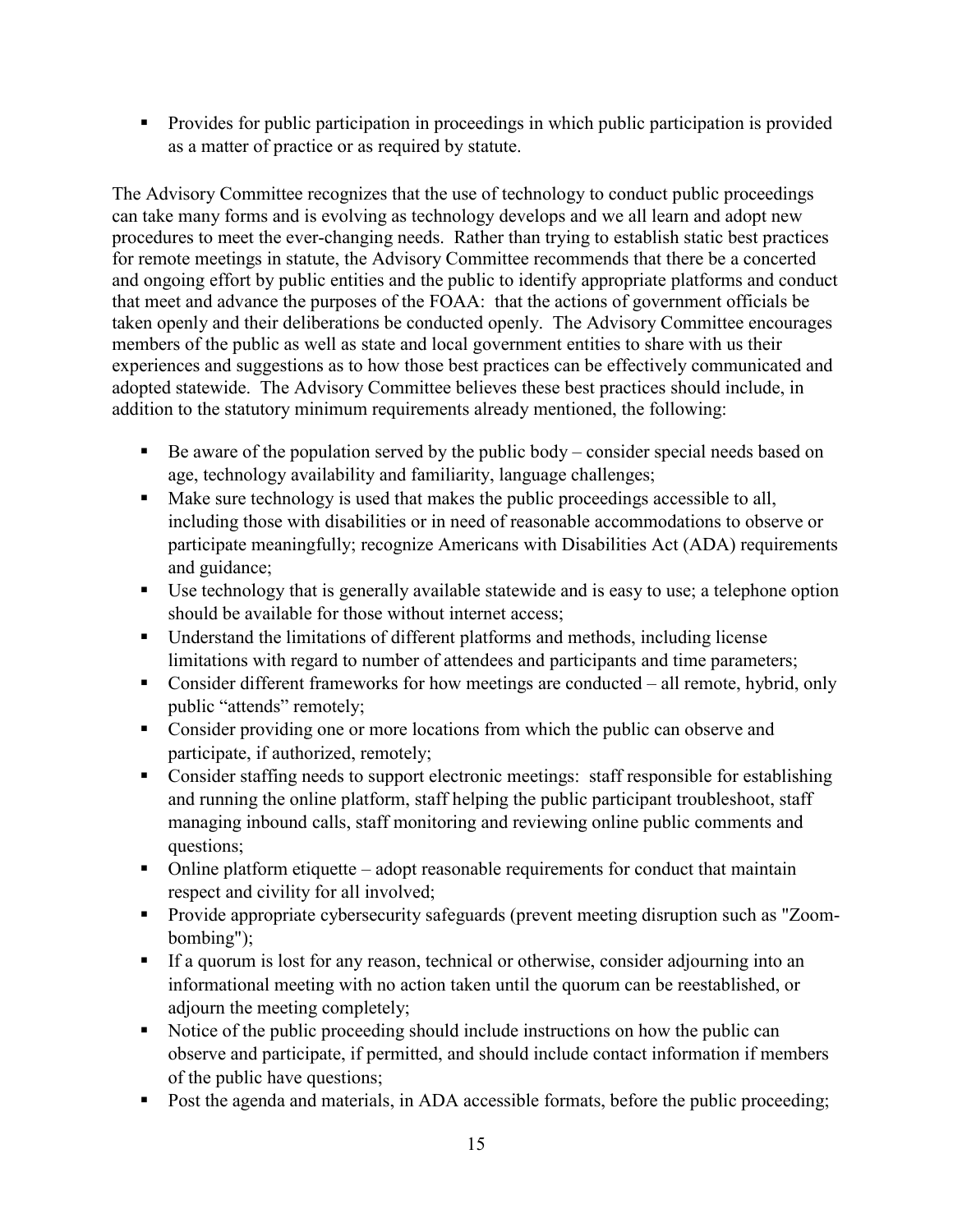- **Permit the submission of written comments, questions and testimony where appropriate;**
- Voting must be open and transparent and recorded accurately consider roll call votes; and
- Record and then post the recording of each public proceeding.

With the adoption of enabling legislation and guidance on best practices, the Advisory Committee believes that all public entities will be able to develop written policies to conduct public proceedings remotely in a manner that addresses the needs of each individual public body and its constituents and stakeholders and while maintaining the central principles of openness and transparency embodied in Maine's Freedom of Access Act.

## **VIII. FUTURE PLANS**

In 2021, the Right to Know Advisory Committee will continue to discuss the ongoing issues identified in this report, including complaints related to misconduct of members of law enforcement. The Advisory Committee will also continue review of certain exceptions in Titles to 12 that were tabled and begin review of the exceptions in Titles 13 to 21-A. The Advisory Committee will also continue to assist the Joint Standing Committee on Judiciary relating to proposed legislation affecting public access. The Advisory Committee looks forward to another year of activities working with the Public Access Ombudsman, the Judicial Branch and the Legislature to implement the recommendations included in this report.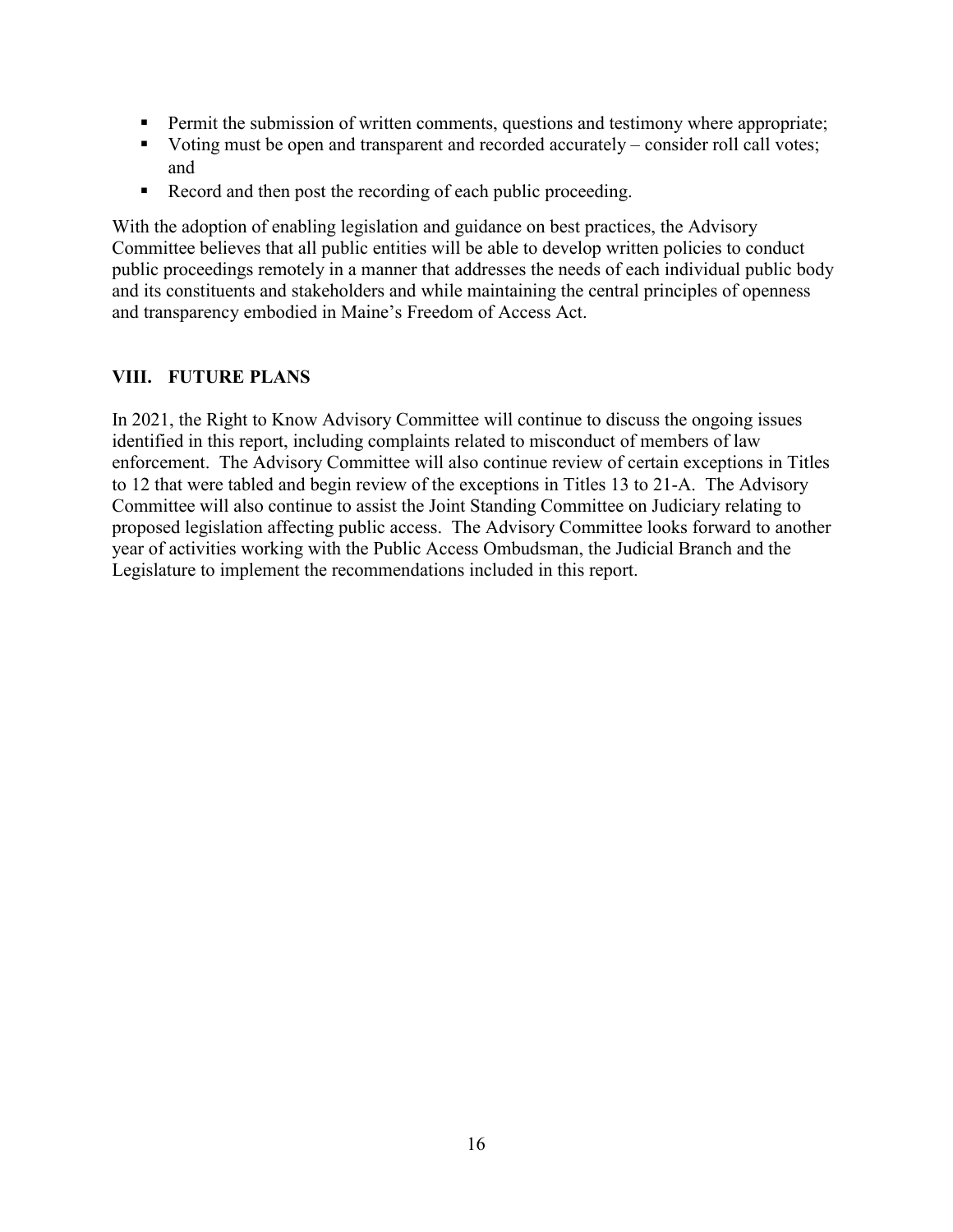## **APPENDIX A**

**Authorizing Legislation: 1 MRSA §411**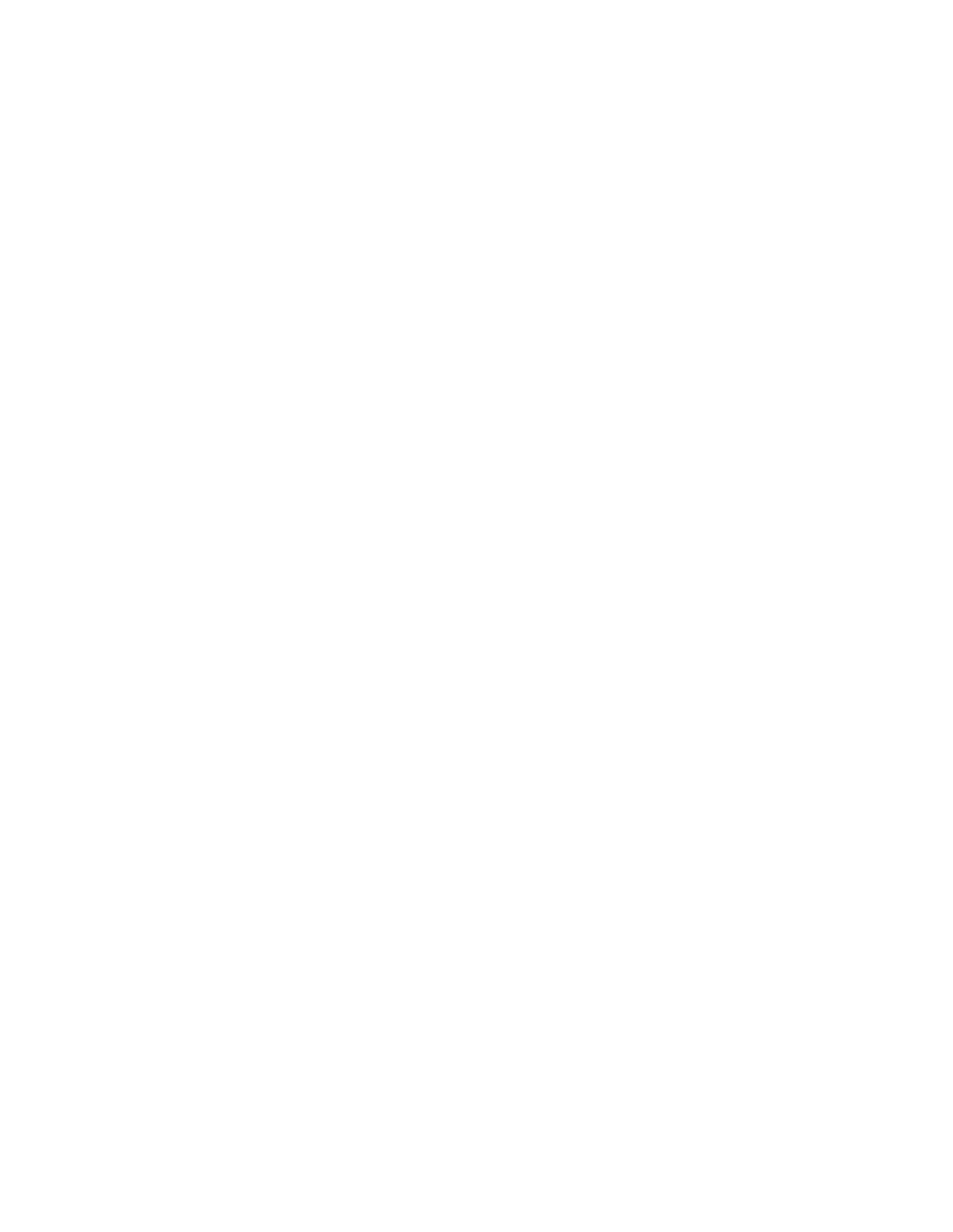#### **AUTHORIZING LEGISLATION**

#### **TITLE 1 GENERAL PROVISIONS**

#### **CHAPTER 13 PUBLIC RECORDS AND PROCEEDINGS**

#### **SUBCHAPTER 1 FREEDOM OF ACCESS**

#### **§411. Right To Know Advisory Committee**

**1. Advisory committee established.** The Right To Know Advisory Committee, referred to in this chapter as "the advisory committee," is established to serve as a resource for ensuring compliance with this chapter and upholding the integrity of the purposes underlying this chapter as it applies to all public entities in the conduct of the public's business.

**2. Membership.** The advisory committee consists of the following members:

A. One Senator who is a member of the joint standing committee of the Legislature having jurisdiction over judiciary matters, appointed by the President of the Senate;

B. One member of the House of Representatives who is a member of the joint standing committee of the Legislature having jurisdiction over judiciary matters, appointed by the Speaker of the House;

C. One representative of municipal interests, appointed by the Governor;

D. One representative of county or regional interests, appointed by the President of the Senate;

E. One representative of school interests, appointed by the Governor;

F. One representative of law enforcement interests, appointed by the President of the Senate;

G. One representative of the interests of State Government, appointed by the Governor;

H. One representative of a statewide coalition of advocates of freedom of access, appointed by the Speaker of the House;

I. One representative of newspaper and other press interests, appointed by the President of the Senate;

J. One representative of newspaper publishers, appointed by the Speaker of the House;

K. Two representatives of broadcasting interests, one appointed by the President of the Senate and one appointed by the Speaker of the House;

L. Two representatives of the public, one appointed by the President of the Senate and one appointed by the Speaker of the House;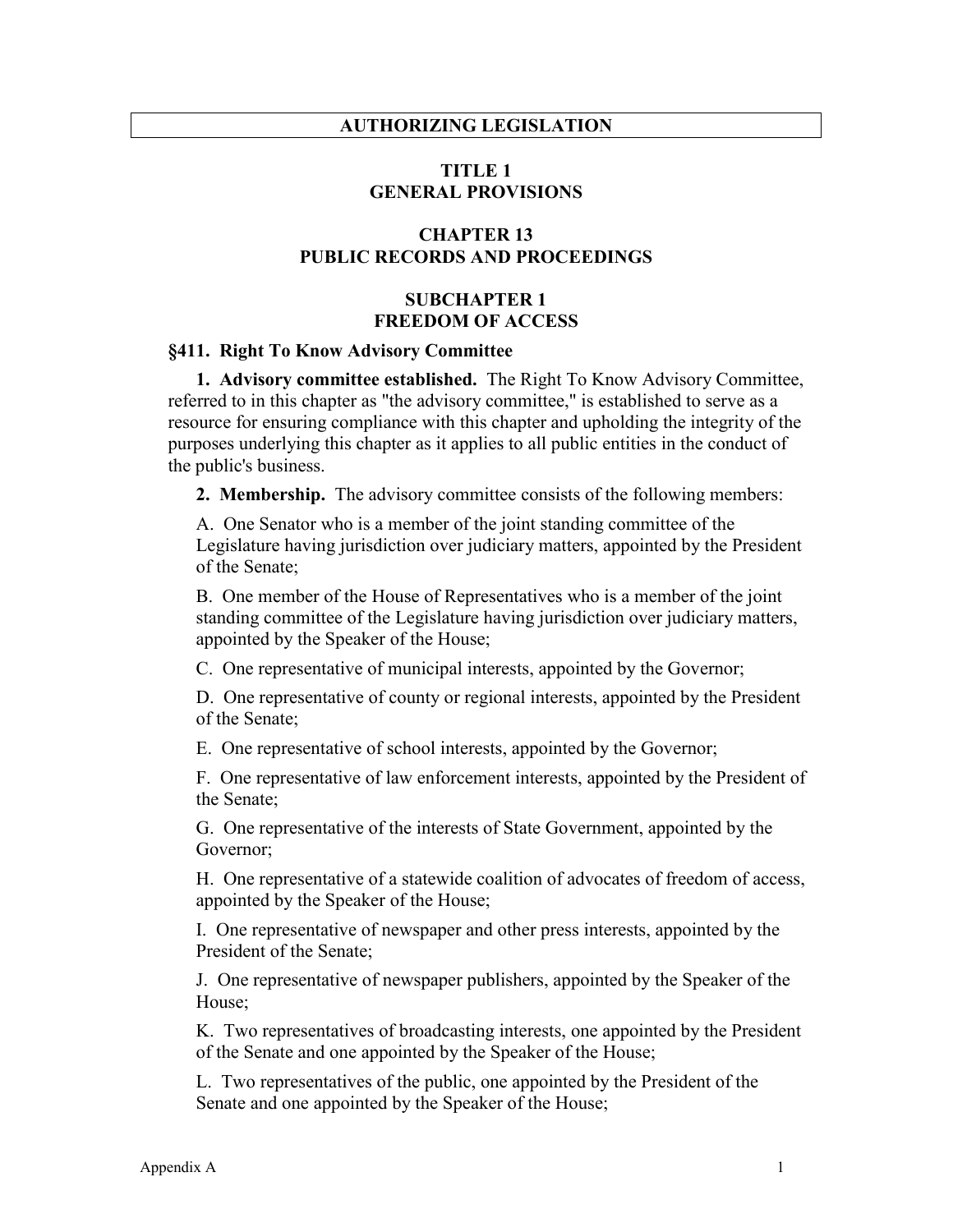M. The Attorney General or the Attorney General's designee; and

N. One member with broad experience in and understanding of issues and costs in multiple areas of information technology, including practical applications concerning creation, storage, retrieval and accessibility of electronic records; use of communication technologies to support meetings, including teleconferencing and Internet-based conferencing; databases for records management and reporting; and information technology system development and support, appointed by the Governor.

The advisory committee shall invite the Chief Justice of the Supreme Judicial Court to designate a member of the judicial branch to serve as a member of the committee.

**3. Terms of appointment.** The terms of appointment are as follows.

A. Except as provided in paragraph B, members are appointed for terms of 3 years.

B. Members who are Legislators are appointed for the duration of the legislative terms of office in which they were appointed.

C. Members may serve beyond their designated terms until their successors are appointed.

**4. First meeting; chair.** The Executive Director of the Legislative Council shall call the first meeting of the advisory committee as soon as funding permits. At the first meeting, the advisory committee shall select a chair from among its members and may select a new chair annually.

**5. Meetings.** The advisory committee may meet as often as necessary but not fewer than 4 times a year. A meeting may be called by the chair or by any 4 members.

**6. Duties and powers.** The advisory committee:

A. Shall provide guidance in ensuring access to public records and proceedings and help to establish an effective process to address general compliance issues and respond to requests for interpretation and clarification of the laws;

B. Shall serve as the central source and coordinator of information about the freedom of access laws and the people's right to know. The advisory committee shall provide the basic information about the requirements of the law and the best practices for agencies and public officials. The advisory committee shall also provide general information about the freedom of access laws for a wider and deeper understanding of citizens' rights and their role in open government. The advisory committee shall coordinate the education efforts by providing information about the freedom of access laws and whom to contact for specific inquiries;

C. Shall serve as a resource to support the establishment and maintenance of a central publicly accessible website that provides the text of the freedom of access laws and provides specific guidance on how a member of the public can use the law to be a better informed and active participant in open government. The website must include the contact information for agencies, as well as whom to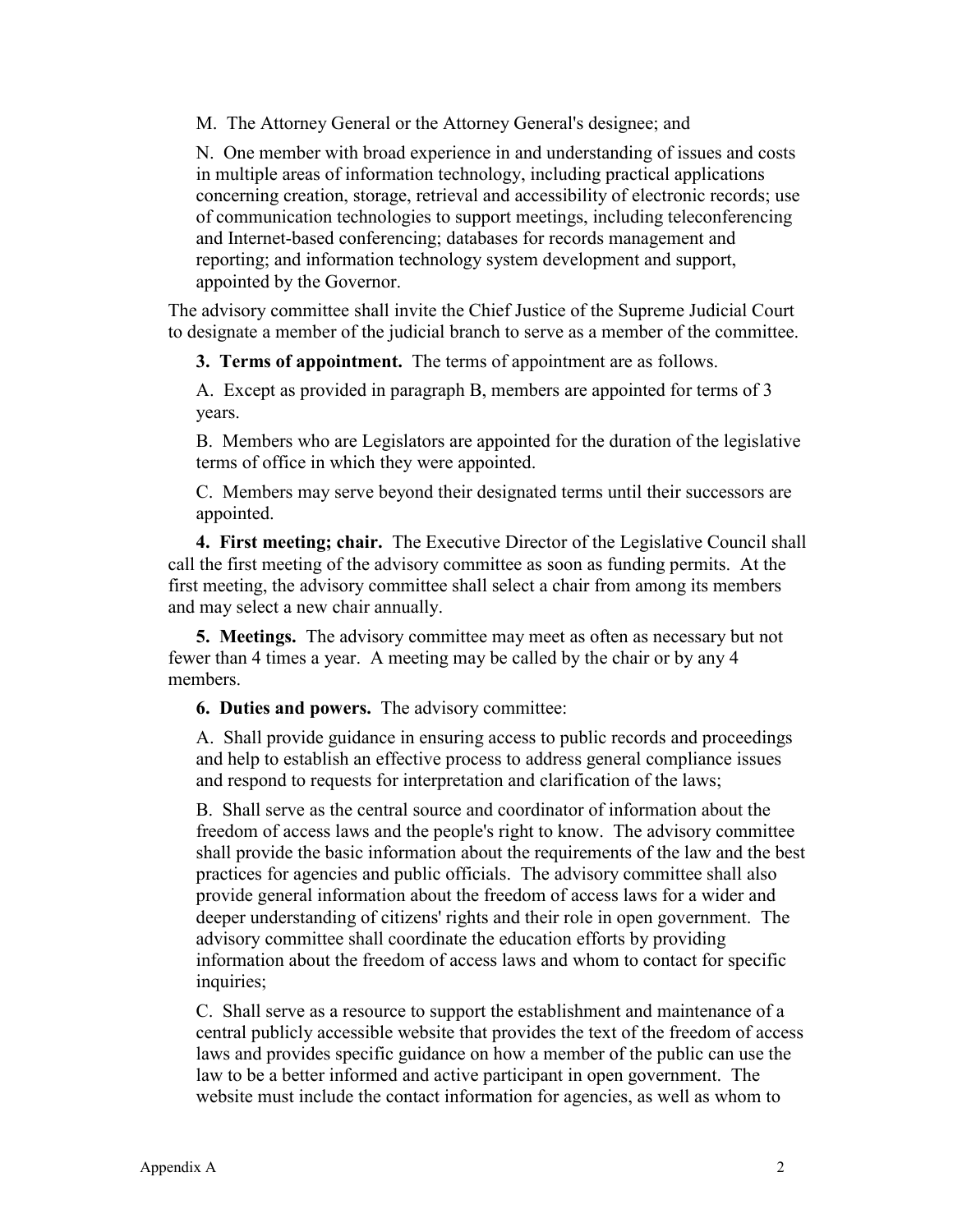contact with complaints and concerns. The website must also include, or contain a link to, a list of statutory exceptions to the public records laws;

D. Shall serve as a resource to support training and education about the freedom of access laws. Although each agency is responsible for training for the specific records and meetings pertaining to that agency's mission, the advisory committee shall provide core resources for the training, share best practices experiences and support the establishment and maintenance of online training as well as written question-and-answer summaries about specific topics. The advisory committee shall recommend a process for collecting the training completion records required under section 412, subsection 3 and for making that information publicly available;

E. Shall serve as a resource for the review committee under subchapter 1-A in examining public records exceptions in both existing laws and in proposed legislation;

F. Shall examine inconsistencies in statutory language and may recommend standardized language in the statutes to clearly delineate what information is not public and the circumstances under which that information may appropriately be released;

G. May make recommendations for changes in the statutes to improve the laws and may make recommendations to the Governor, the Legislature, the Chief Justice of the Supreme Judicial Court and local and regional governmental entities with regard to best practices in providing the public access to records and proceedings and to maintain the integrity of the freedom of access laws and their underlying principles. The joint standing committee of the Legislature having jurisdiction over judiciary matters may report out legislation based on the advisory committee's recommendations;

H. Shall serve as an adviser to the Legislature when legislation affecting public access is considered;

I. May conduct public hearings, conferences, workshops and other meetings to obtain information about, discuss, publicize the needs of and consider solutions to problems concerning access to public proceedings and records;

J. Shall review the collection, maintenance and use of records by agencies and officials to ensure that confidential records and information are protected and public records remain accessible to the public; and

K. May undertake other activities consistent with its listed responsibilities.

**7. Outside funding for advisory committee activities.** The advisory committee may seek outside funds to fund the cost of public hearings, conferences, workshops, other meetings, other activities of the advisory committee and educational and training materials. Contributions to support the work of the advisory committee may not be accepted from any party having a pecuniary or other vested interest in the outcome of the matters being studied. Any person, other than a state agency, desiring to make a financial or in-kind contribution shall certify to the Legislative Council that it has no pecuniary or other vested interest in the outcome of the advisory committee's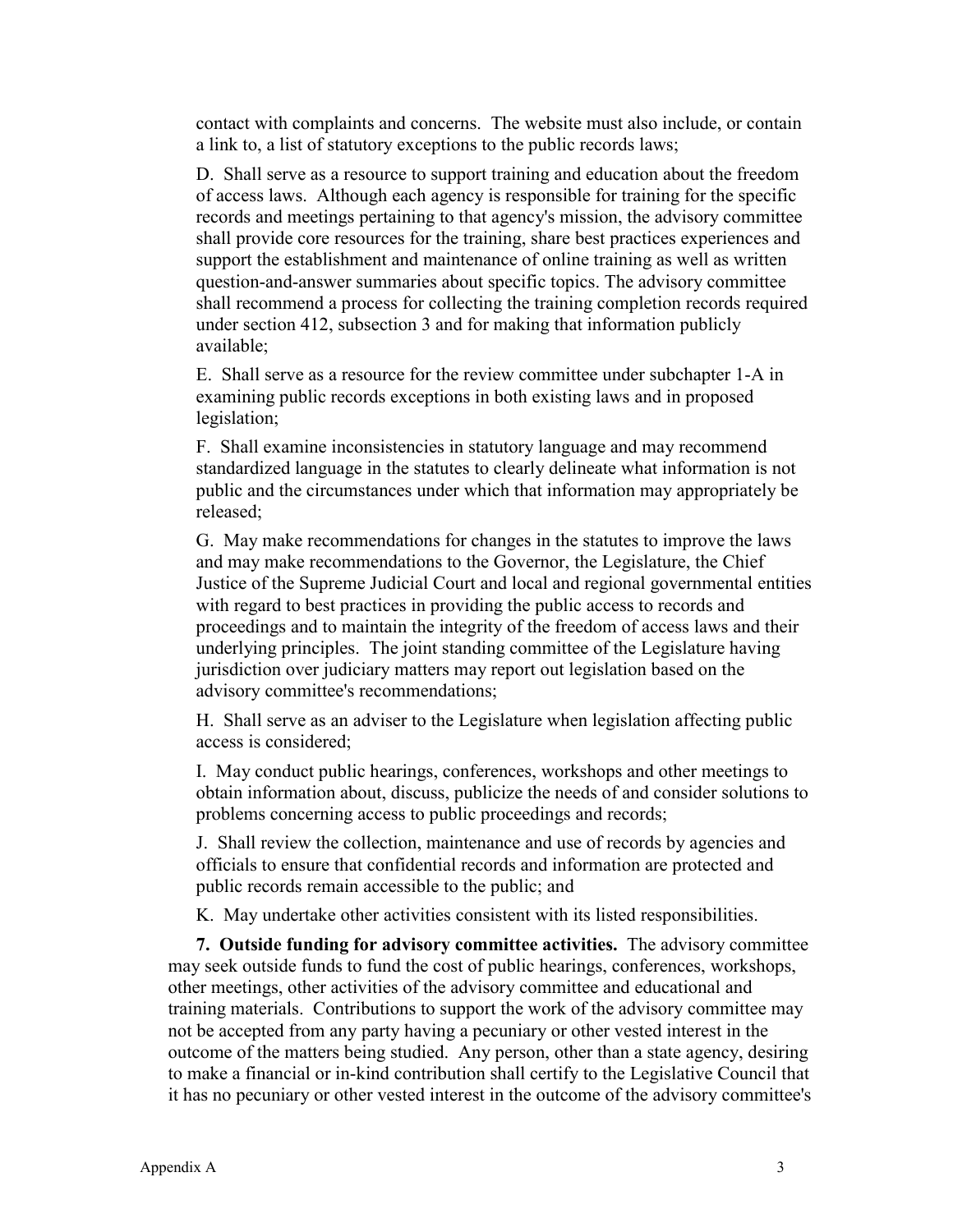activities. Such a certification must be made in the manner prescribed by the Legislative Council. All contributions are subject to approval by the Legislative Council. All funds accepted must be forwarded to the Executive Director of the Legislative Council along with an accounting record that includes the amount of funds, the date the funds were received, from whom the funds were received and the purpose of and any limitation on the use of those funds. The Executive Director of the Legislative Council shall administer any funds received by the advisory committee.

**8. Compensation.** Legislative members of the advisory committee are entitled to receive the legislative per diem, as defined in Title 3, section 2, and reimbursement for travel and other necessary expenses for their attendance at authorized meetings of the advisory committee. Public members not otherwise compensated by their employers or other entities that they represent are entitled to receive reimbursement of necessary expenses and, upon a demonstration of financial hardship, a per diem equal to the legislative per diem for their attendance at authorized meetings of the advisory committee.

**9. Staffing.** The Legislative Council shall provide staff support for the operation of the advisory committee, except that the Legislative Council staff support is not authorized when the Legislature is in regular or special session. In addition, the advisory committee may contract for administrative, professional and clerical services if funding permits.

**10. Report.** By January 15, 2007 and at least annually thereafter, the advisory committee shall report to the Governor, the Legislative Council, the joint standing committee of the Legislature having jurisdiction over judiciary matters and the Chief Justice of the Supreme Judicial Court about the state of the freedom of access laws and the public's access to public proceedings and records.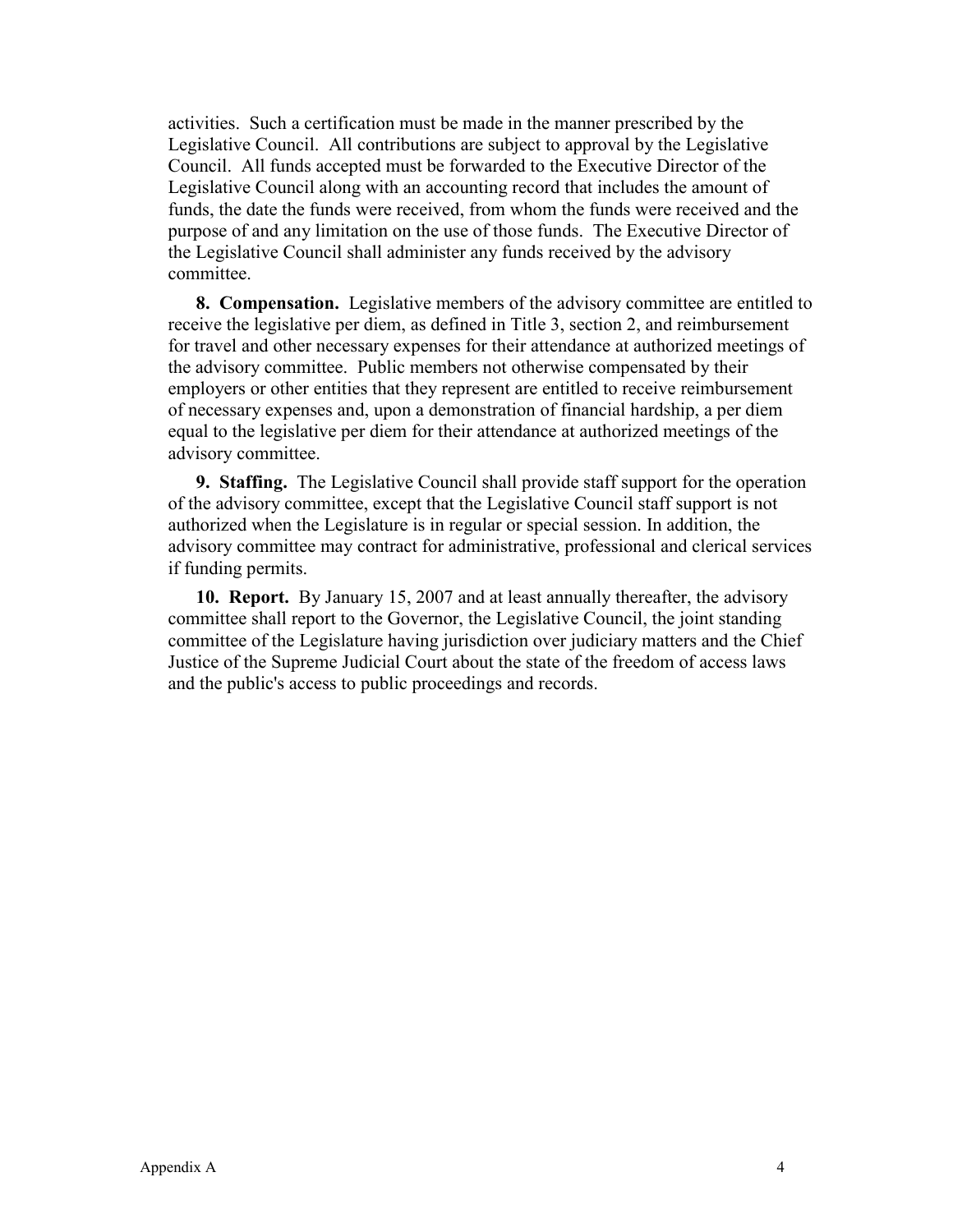## **APPENDIX B**

**Membership List, Right to Know Advisory Committee**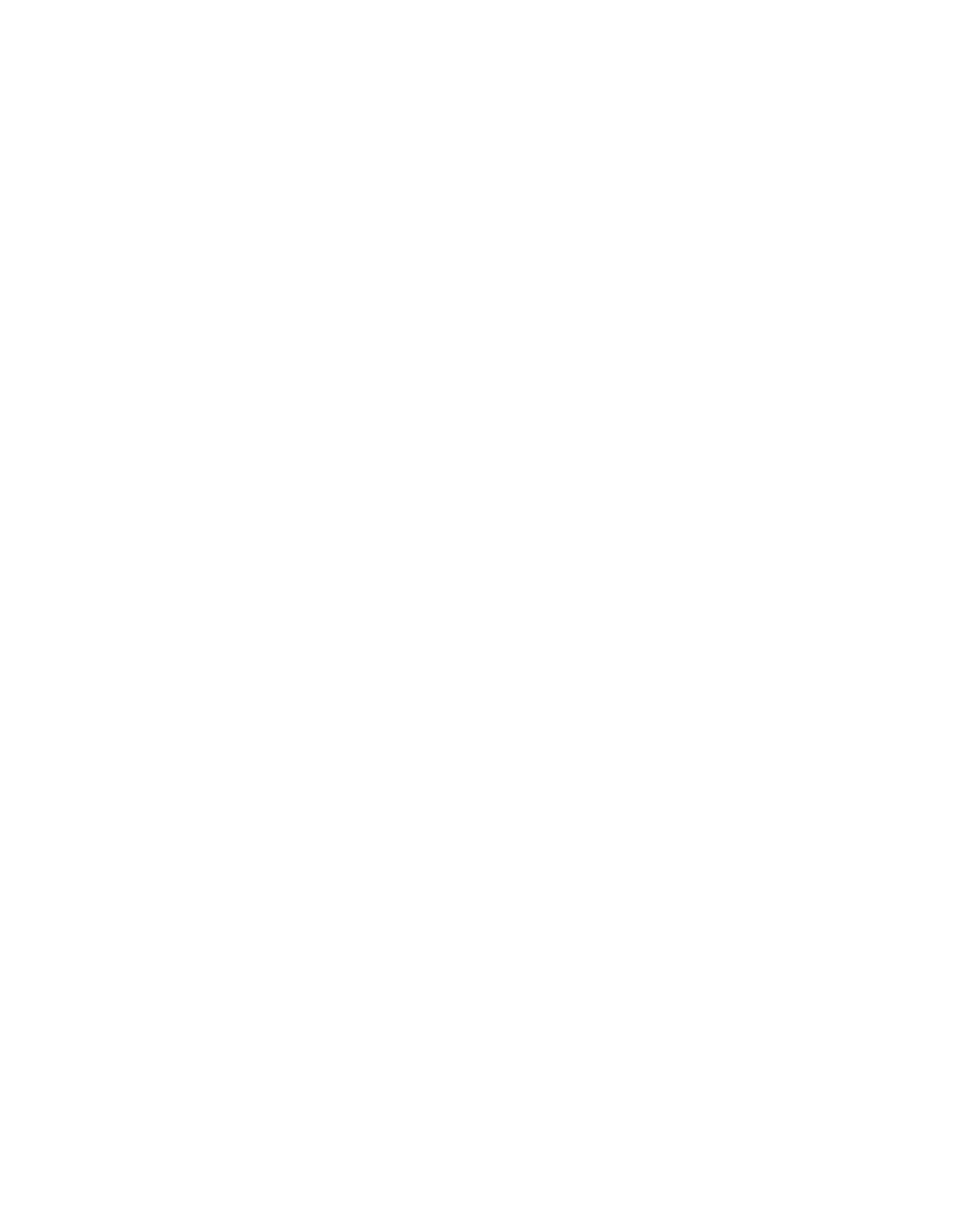## **MEMBERSHIP OF RIGHT TO KNOW ADVISORY COMMITTEE**

As of January 1, 2021

## **Appointments by the Governor**

| Linda Cohen<br>4 Tamarack Drive        | <b>Representing Municipal Interests</b> |
|----------------------------------------|-----------------------------------------|
| South Portland, ME 04106               |                                         |
| Kevin Martin                           | <b>Representing State Government</b>    |
| Department of Environmental Protection | Interests                               |
| 17 State House Station                 |                                         |
| August, ME 04333                       |                                         |
| Eric Stout                             | Member with Experience in Information   |
| 15 S. Ridge Dr.                        | Technology Issues and Costs in Multiple |

Areas

Winslow, ME 04901 Victoria Wallack 1035 Pond Road

Mount Vernon, ME 04352

Representing School Interests

## **Appointments by the President of the Senate**

| Senator Michael E. Carpenter<br>P.O. Box $1406$<br>Houlton, ME 04730 | Senate Member of the Judiciary<br>Committee |
|----------------------------------------------------------------------|---------------------------------------------|
| Amy Beveridge<br>10 Stonewall Lane<br>Saco, ME 04072                 | Representing Broadcasting Interests         |
| Lynda Clancy<br>156 Main Street<br>Rockport, ME 04856                | Representing the Press                      |
| Luke Rossignol<br>1019 State Road<br>Mapleton, ME 04757              | Representing the Public                     |
| Vacant                                                               | Representing Law Enforcement Interests      |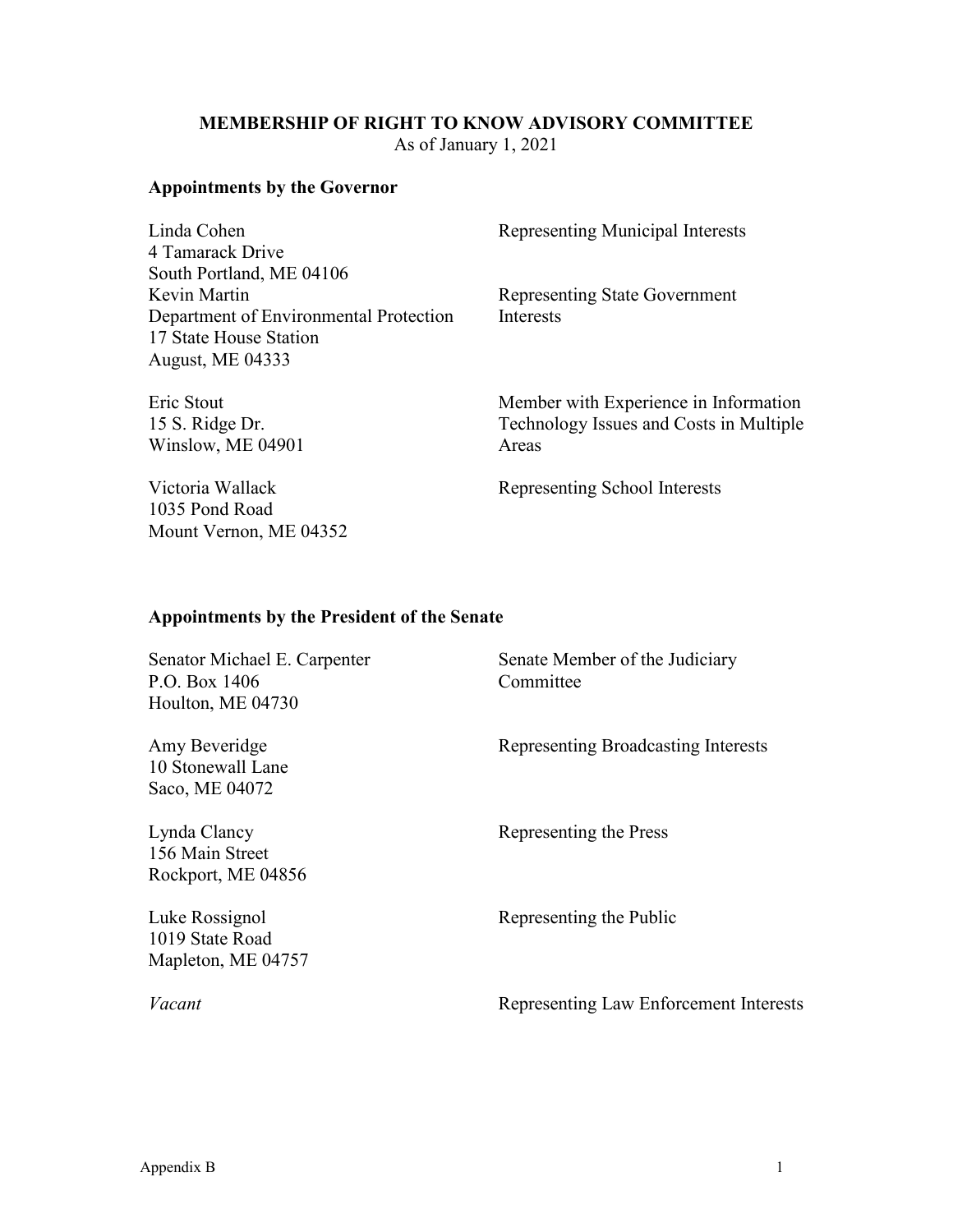#### **Appointments by the Speaker of the House of Representatives**

Representative Thomas Harnett 52 Marston Road Gardiner, ME 04345

Taylor Asen 126 William Street Portland, ME 04101

Suzanne Goucher Maine Association of Broadcasters 69 Sewell Street, Suite 2 Augusta, ME 04330

House Member of the Judiciary Committee

Representing the Public

Representing Broadcasting Interests

James Campbell Maine Freedom of Information Coalition Monroe Road Searsport, ME 04974

Judy Meyer Lewiston Sun Journal 104 Park Street Lewiston, ME 04243-4400 Representing a Statewide Coalition of Advocates of Freedom of Access

Representing Newspaper Publishers

#### **Attorney General or Designee**

Phyllis Gardiner Office of the Attorney General 6 State House Station Augusta, ME 04333

#### **Chief Justice or Designee**

Julia Finn Maine Judicial Branch P.O. Box 4820 Portland, ME 04112

Designee

Member of the Judicial Branch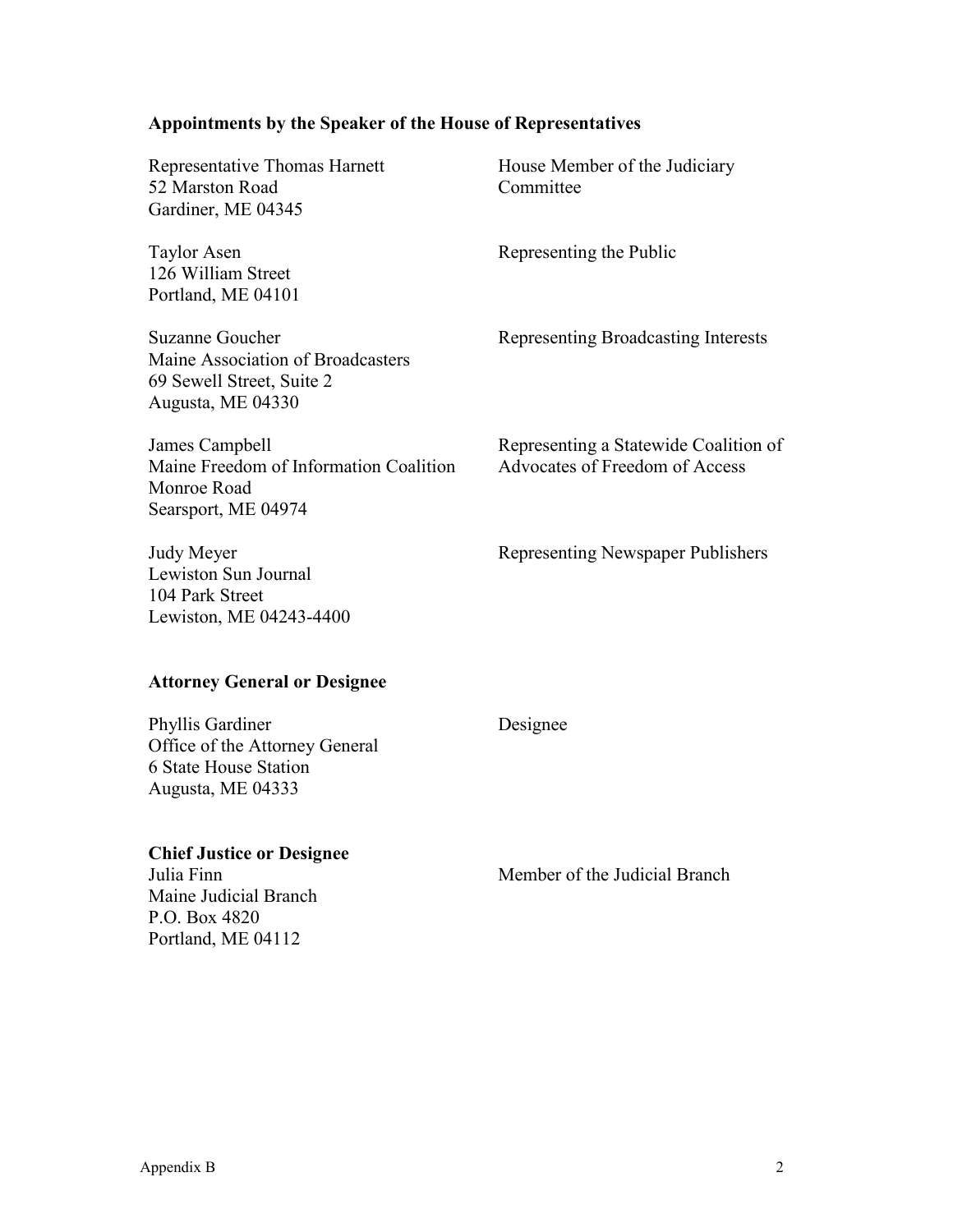## **APPENDIX C**

**Recommended Legislation to Amend Certain Provisions of Law in Titles 8 through 12 relating to previously-enacted Public records exceptions**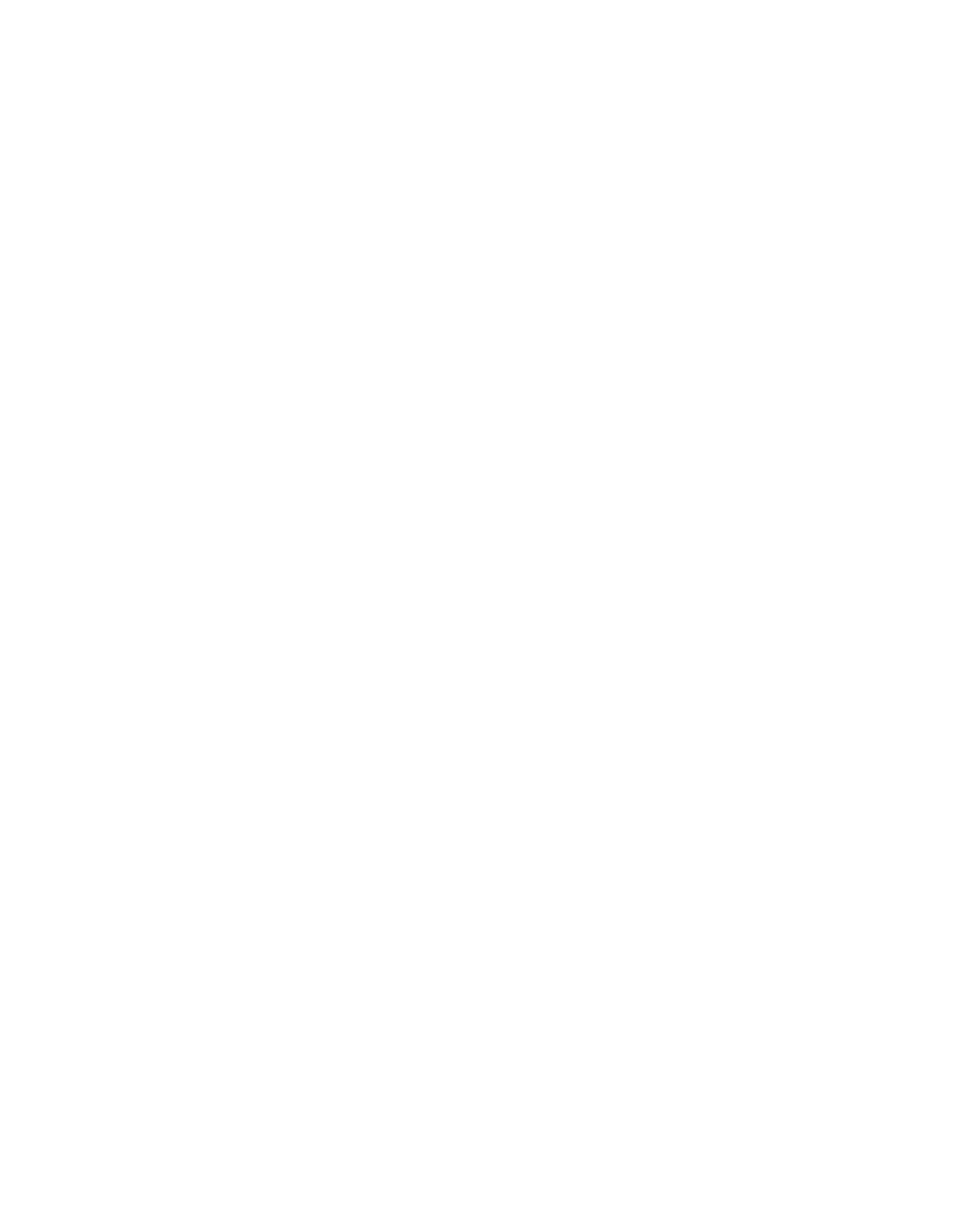## **RECOMMENDED LEGISLATION TO AMEND EXISTING PUBLIC RECORDS EXCEPTIONS REVIEWED IN TITLES 8 TO 12**

## Sec. 1. **10 MRSA §1107** is amended to read:

#### **§1107. Investigation by Attorney General**

The Attorney General upon the Attorney General's own initiative or upon petition of 50 or more citizens of this State, shall investigate all seeming violations of sections 1102-A and 1105 to 1107, all contracts, combinations or conspiracies in restraint of trade or commerce, and all monopolies, and may require, by summons, the attendance and testimony of witnesses and the production of books and papers before the Attorney General relating to any such matter under investigation. The summons must be served in the same manner as summons for witnesses in criminal cases, and all provisions of law relating thereto apply to summonses issued under this section so far as they are applicable. All investigations or hearings thereunder or connected therewith to which witnesses are summoned or called upon to testify or to produce books, records or correspondence are confidential public or private at the choice of the person summoned and must be held in the county where the act to be investigated is alleged to have been committed, or if the investigation is on petition it must be held in the county in which the petitioners reside. Books, records or correspondence produced in response to a summons issued under this section may be disclosed by the Attorney General with the consent of the producing party and in court pleadings or other papers filed in court. The expense of such investigation must be paid from the appropriation provided by Title 5, section 203.

If, upon investigation, it appears to the Attorney General that the laws of this State, including sections 1102-A or 1105 to 1107, have been violated in any respect, the Attorney General shall prosecute the guilty parties and present all available information bearing upon such apparent violation to the proper prosecuting officer of the United States.

Any Justice of the Superior Court may by order, upon application of the Attorney General, compel the attendance of witnesses, the production of books and papers, including correspondence, and the giving of testimony, before the Attorney General in the same manner and to the same extent as before the Superior Court. Any failure to obey such order may be punishable by such court as a contempt.

#### **Sec. 2. 12 MRSA §550-B, sub-§6** is amended to read:

**6. Information use.** Information collected by the Division of Geology, Natural Areas and Coastal Resources, Maine Geological Survey under this section is subject to Title 1, chapter 13, subchapter 1, unless the well drilling company to whom the information belongs or pertains requests that it be designated as confidential and the bureau has determined it contains proprietary information. For the purposes of this subsection, "proprietary information" means information that is a trade secret or production, commercial or financial information the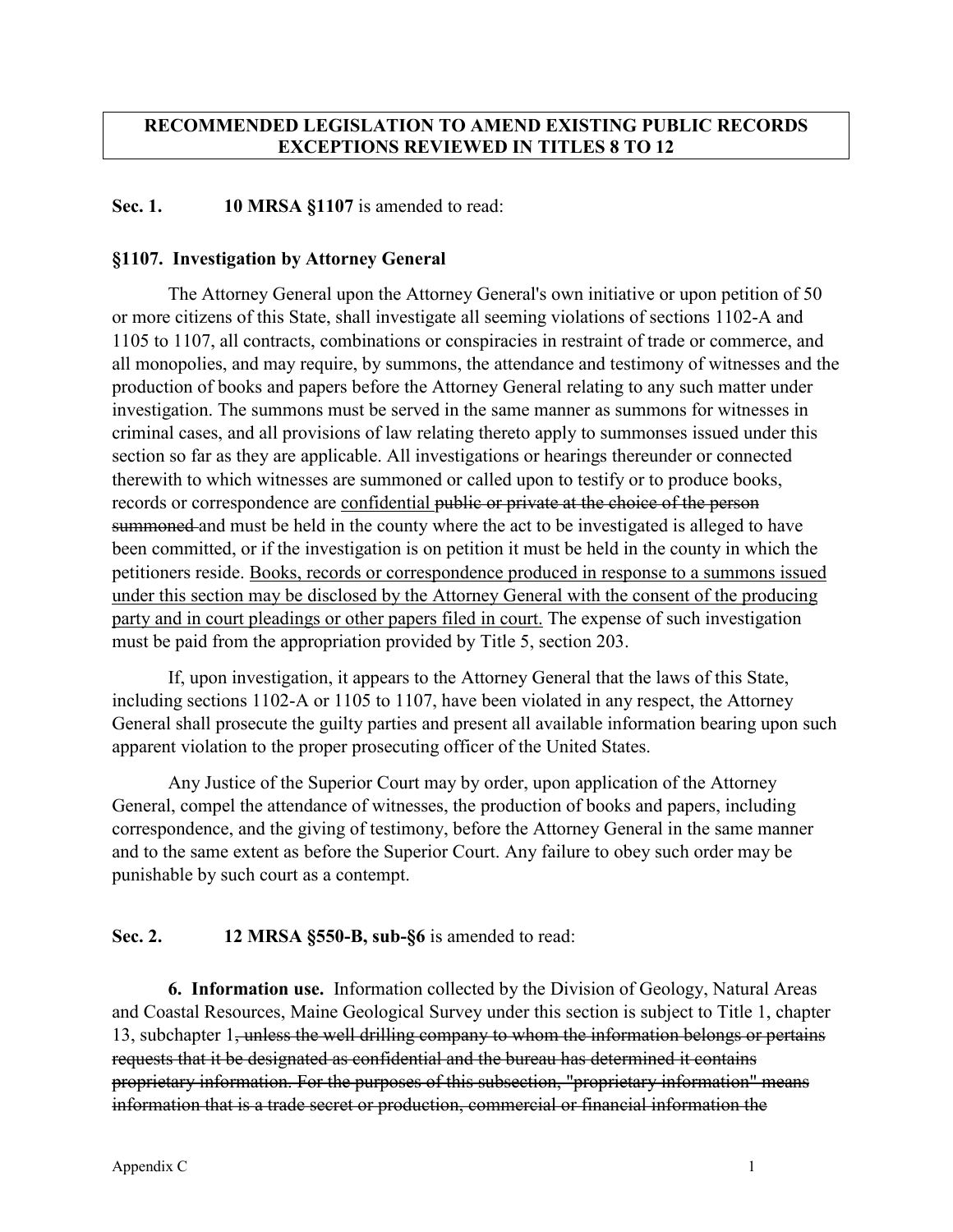disclosure of which would impair the competitive position of the person submitting the information and would make available information not otherwise publicly available. The Division of Geology, Natural Areas and Coastal Resources, Maine Geological Survey shall make information collected under this chapter available to any federal, state or municipal entity or authorized agent of such entity.

#### **SUMMARY**

This draft implements statutory changes recommended by the Right To Know Advisory Committee after reviewing certain existing public records exceptions in Titles 8 to 12.

Section 1 amends a provision relating to books, records or correspondence summonsed in an antitrust investigation. The amendment makes the language consistent with how other exceptions refer to documents that are not subject to disclosure and clarifies that the confidentiality of the records is not tethered to an affirmative option of the person providing the records. The amendment further clarifies that books, records or correspondence produced in response to a summons may be disclosed by the Attorney General with the consent of the producing party and in court pleadings or other parties filed in court.

Section 2 amends a provision elating to water well information collected by the Department of Agriculture, Conservation and Forestry, Bureau of Geology, Natural Areas and Coastal Resources, Geological Survey. The amendment repeals the exception designating as confidential information collected by the Maine Geological Survey at the request of well drilling companies to whom the information pertains if the bureau has determined it contains proprietary information.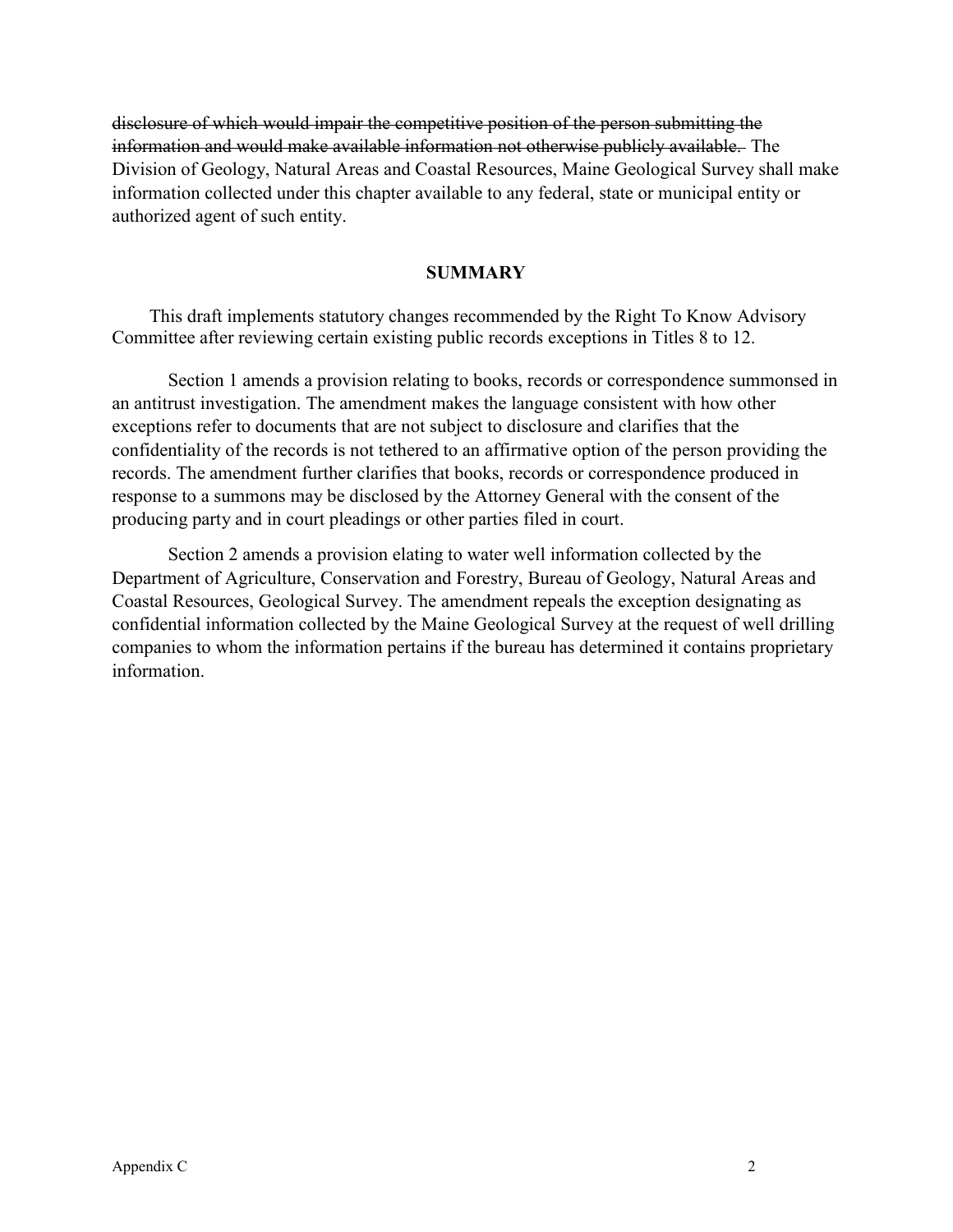## **APPENDIX D**

**Public records Exceptions Reviewed in 2020 for which no statutory Change is Recommended**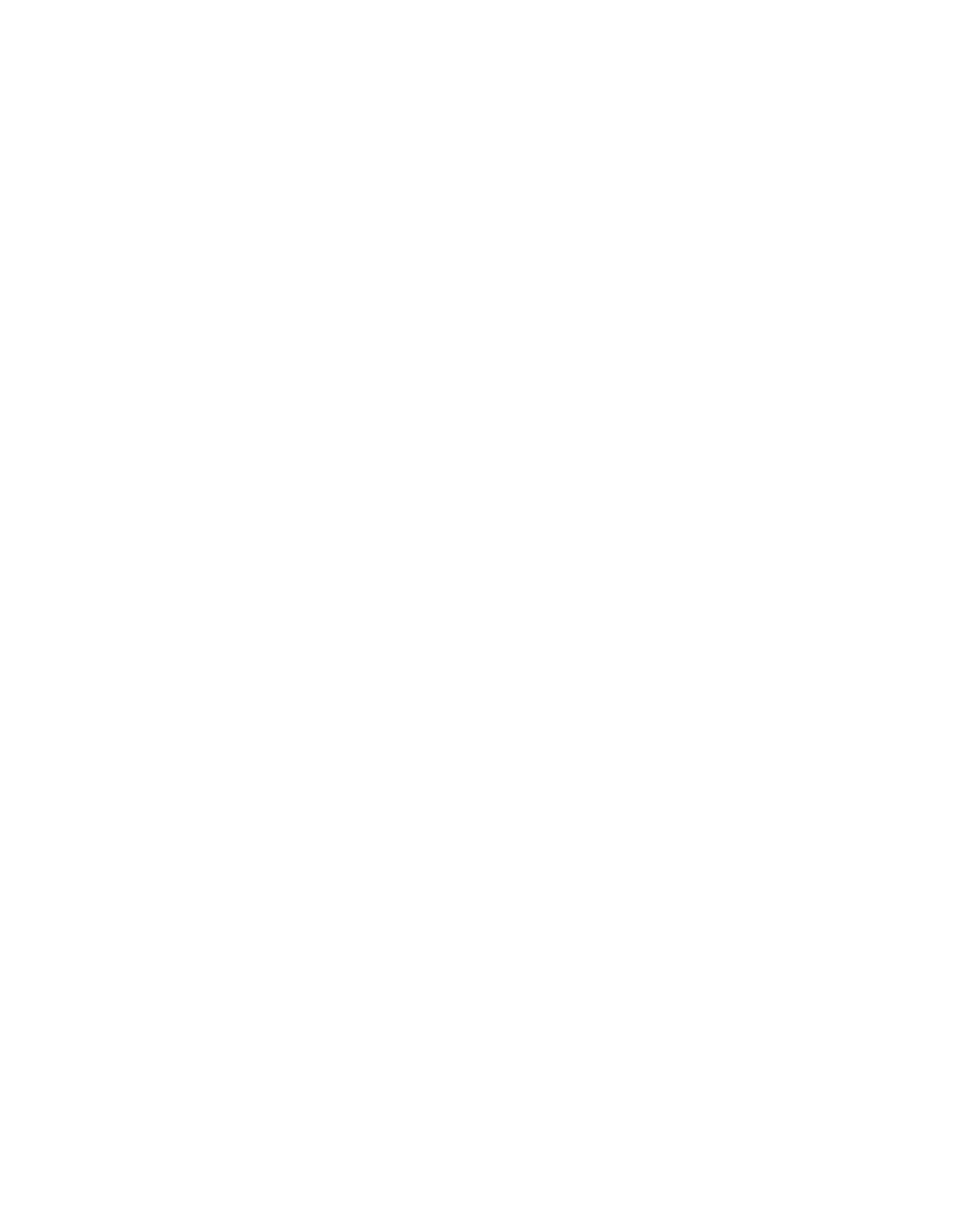## **Public records exceptions reviewed in 2020: Titles 8 to 12 Recommended to be Continued without Change**

The following public records exceptions should remain in law as written:

- Title 8, section 270-A, relating to records and information included in application or materials required for issuance of commercial track license
- Title 8, section 300-B, subsection 10, relating to records of child support obligors provided to collect child support from pari-mutuel winnings
- Title 9-A, section 2-304, subsection 2, relating to reports of supervised lenders
- Title 9-A, section 6-105-A, last paragraph, relating to information concerning uniform multistate licensing system provided to Consumer Credit Protection by other jurisdictions
- Title 9-A, section 6-116, relating to the Department of Professional and Financial Regulation, Bureau of Consumer Credit Protection
- Title 9-A, section 6-117, relating to confidential information shared by agencies from other jurisdictions regulating consumer credit
- Title 9-B, section 226, subsection 1, relating to information derived by or communicated to the Bureau of Financial Institutions
- Title 9-B, section 252, subsection 3-A, relating to confidential information shared by agencies from other jurisdictions that regulate financial institutions
- Title 10, section 391, subsection 2, relating to the Small Enterprise Growth Program
- Title 10, section 391, subsection 3, relating to the Small Enterprise Growth Program
- Title 10, section 945-J, relating to the Maine International Trade Center concerning applications and proposals
- Title 10, section 975-A, subsections 2 and 3, relating to the Finance Authority of Maine concerning applications and proposals
- Title 10, section 1107, relating to books, records or correspondence summonsed in an antitrust investigation, at the discretion of the person being investigated
- Title 10, section 1109, subsection 4, relating to information reported to the Attorney General concerning acquisition of gasoline and heating oil assets
- Title 10, section 1188-A, relating to settlement conference discussions under the Maine Motor Vehicle Franchise Board
- Title 10, section 1495-G, subsection 3, relating to payroll processing bonding
- Title 10, section 1675, relating to information received by the Attorney General under the Petroleum Market Share Act
- Title 10, section 1677, relating to the name of retailers or retail outlets in Attorney General report concerning retail outlet concentration under Petroleum Market Share Act
- Title 10, section 8002, subsection 10, relating to information provided to the Commissioner of Professional and Financial Regulation
- Title 10, section 8003, subsection 2-A, relating to information shared with the Office of Licensing and Registration from other regulatory agencies on condition it remain confidential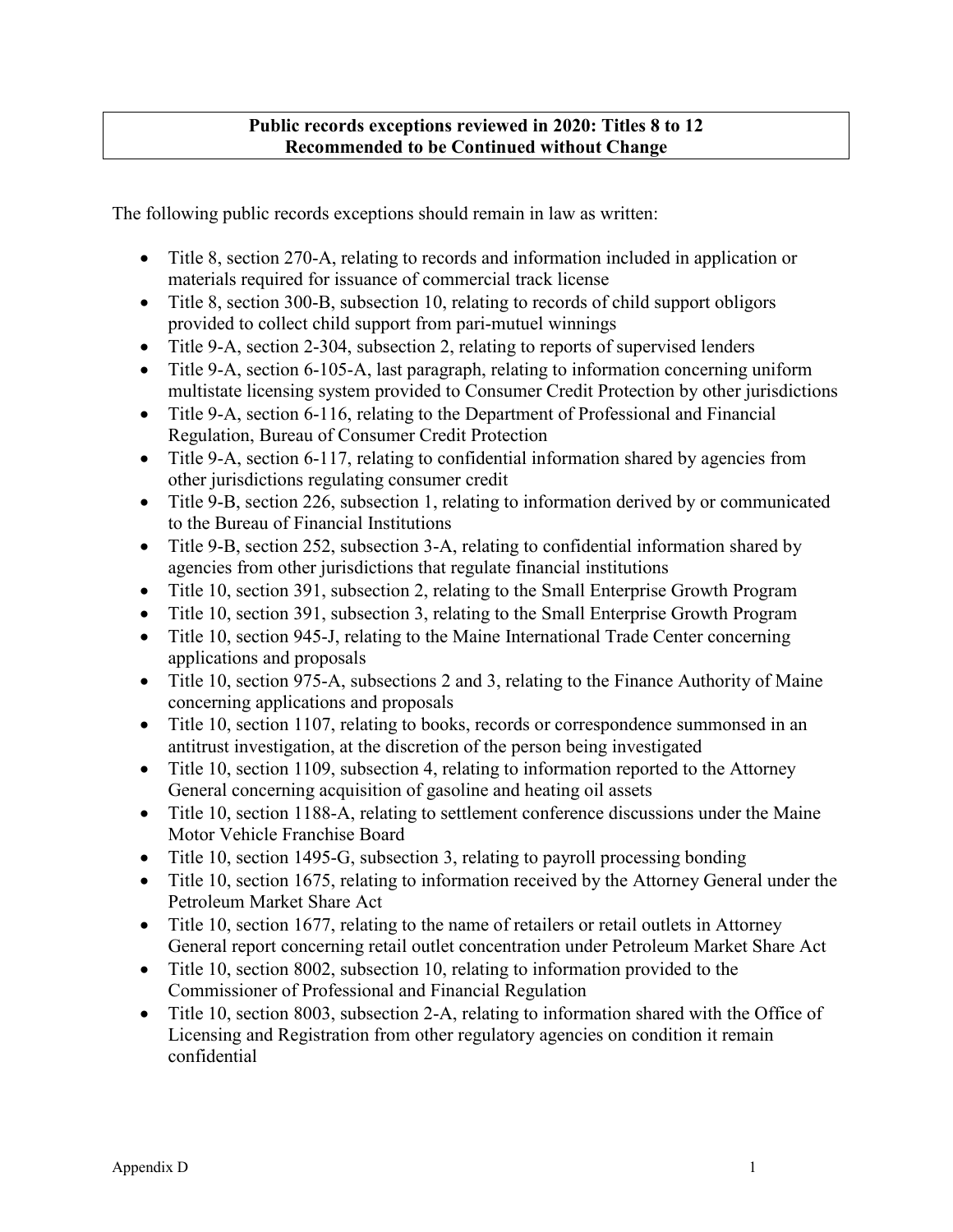- Title 10, section 8003-B, subsection 1, relating to complaints and investigations and client records of boards and commissions within or associated with the Department of Professional and Financial Regulation
- Title 10, section 8003-B, subsection 2-A, relating to complaints and investigations and client records of boards and commissions within or associated with the Department of Professional and Financial Regulation
- Title 10, section 9012, subsection 1, relating to information provided to the Department of Professional and Financial Regulation, Manufactured Housing Board
- Title 10, section 9202, subsection 1-B, relating to records of the Northern Maine Transmission Corporation (same language as Title 10, section 975-A)
- Title 12, section 544-B, subsection 4, relating to the location of a species or natural area
- Title 12, section 549-B, subsection 5, relating to investigatory and exploratory work reported under a mining permit
- Title 12, section 1827, subsection 3, relating to Department of Conservation records concerning camper reservations at state parks
- Title 12, section 8005, subsection 1, relating to Social Security numbers, addresses, telephone numbers, electronic mail addresses of forest landowners owning less than 1,000 acres
- Title 12, section 8005, subsection 2, relating to Social Security numbers, forest management plans and supporting documents of activities for administering landowner assistance programs
- Title 12, section 8005, subsection 4, relating to forest management information designated confidential by agency furnishing the information
- Title 12, section 8423-C, subsection 4, relating to pre-salvage and salvage timber harvest reports
- Title 12, section 8611, subsection 1, relating to addresses, telephone numbers, electronic mail addresses of forest landowners owning less than 1,000 acres
- Title 12, section 8869, subsection 13, relating to forest policy experimental areas
- Title 12, section 8883-B, subsection 8, relating to addresses, telephone numbers, electronic mail addresses of forest landowners owning less than 1,000 acres
- Title 12, section 10110, subsection 1, relating to email address of hunting or fishing license applicant at request of applicant
- Title 12, section 12506, subsection 8, relating to eel, sucker, lamprey and yellow perch harvesting reports
- Title 12, section 12551-A, subsection 10, relating to smelt dealers' reports, including name, location, gear and catch
- Title 12, section 12804, subsection 5, relating to specific information concerning the location of a threatened or endangered species
- Title 12, section 12954, subsection 4, relating to records of purchasers and sellers maintained by hide dealers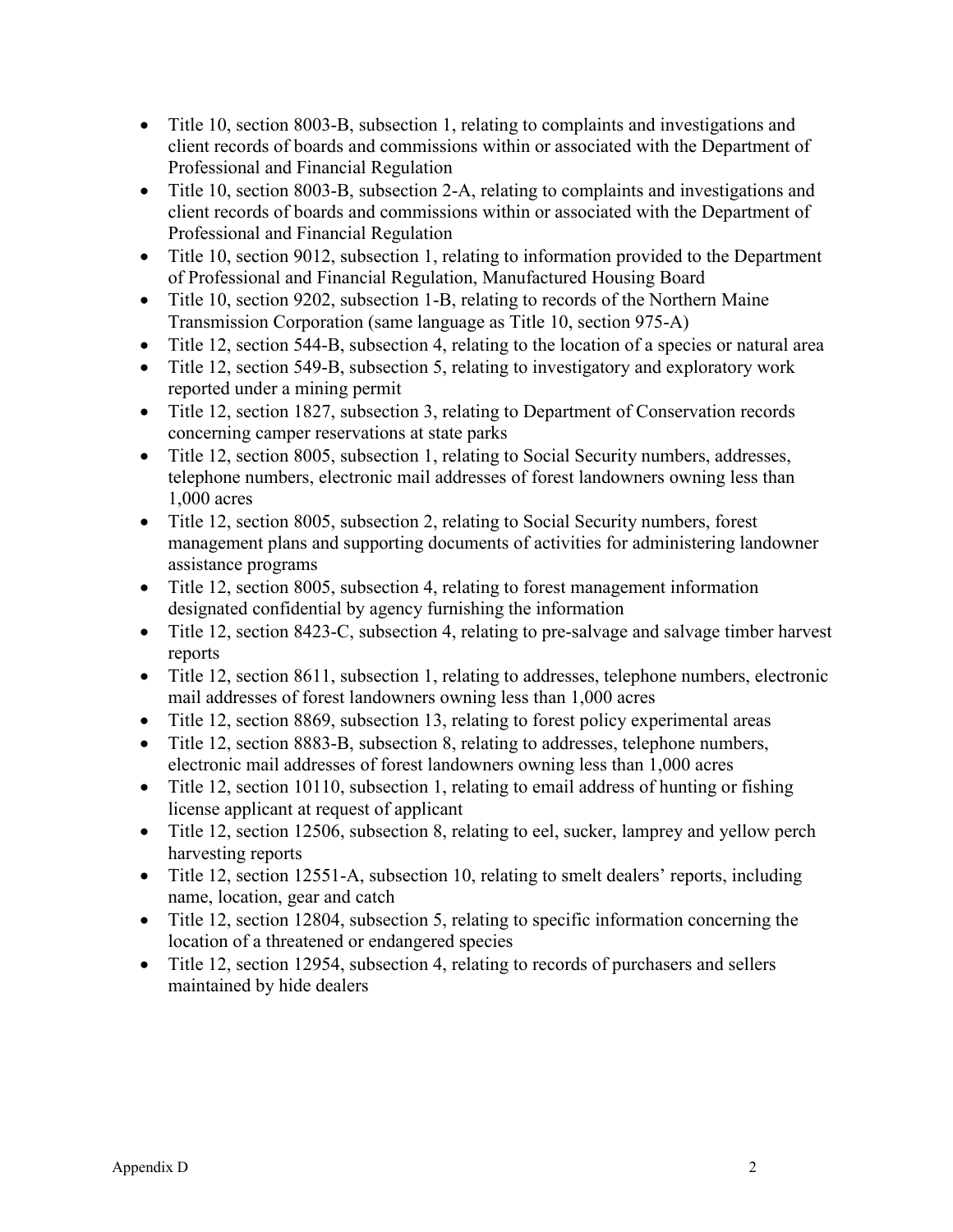## **APPENDIX E**

**Recommended Legislation related to 2020 Recommendations**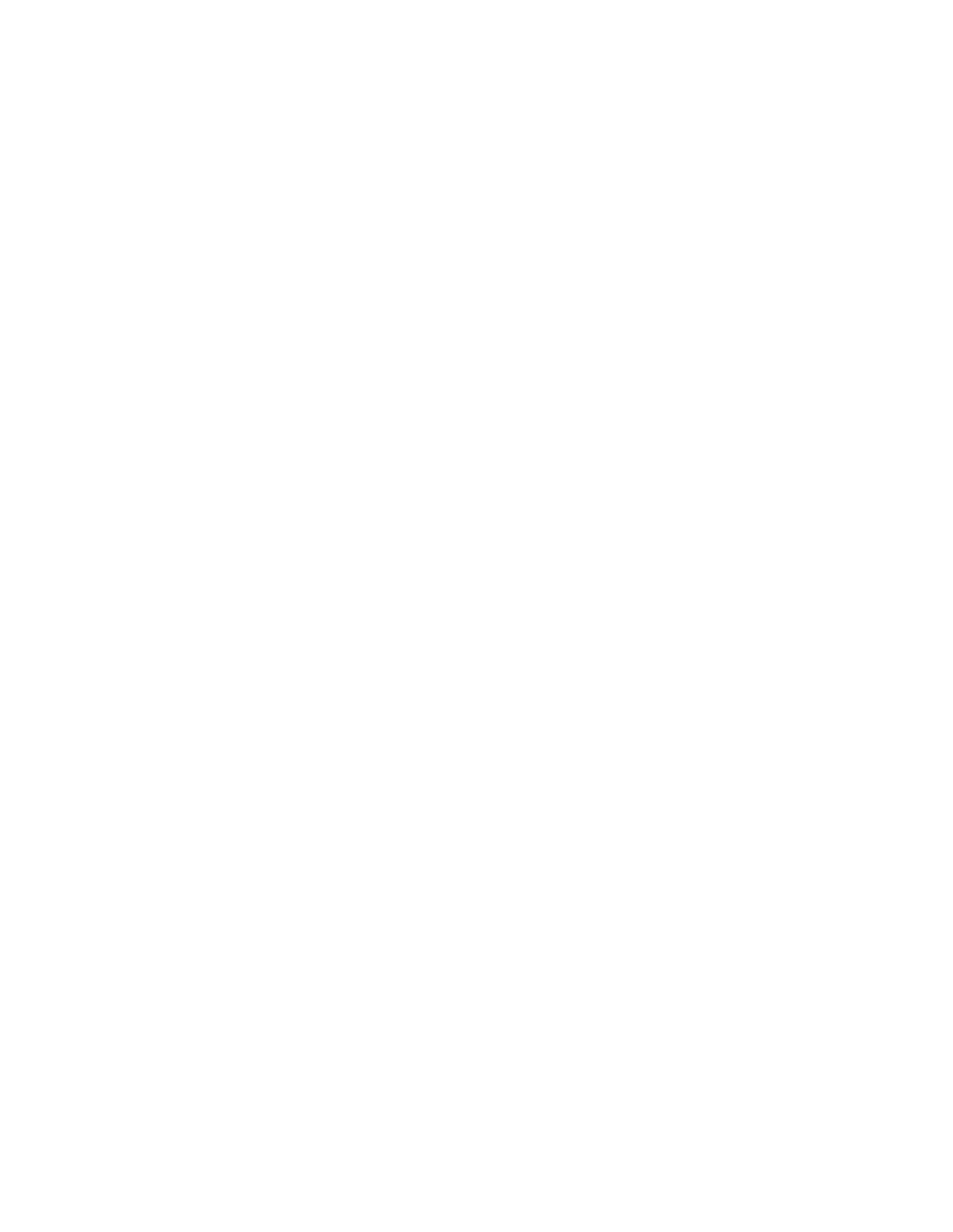## **RECOMMENDED LEGISLATION RELATED TO 2020 RECOMMENDATIONS**

**Sec. 1. 1 MRSA §408-A, sub-§8** is amended to read:

**8. Payment of costs.** Except as otherwise specifically provided by law or court order, an agency or official having custody of a public record may charge fees for public records as follows.

A. The agency or official may charge a reasonable fee to cover the cost of copying.

B. The agency or official may charge a fee to cover the actual cost of searching for, retrieving and compiling the requested public record as follows. of not more than \$15 per hour after the first hour of staff time per request. Compiling the public record includes reviewing and redacting confidential information.

(1) The agency or official may not charge a fee for the first 2 hours of staff time per request.

(2). After the first 2 hours of staff time, the agency or official may charge a fee of not more than \$25 per hour.

C. The agency or official may charge for the actual cost to convert a public record into a form susceptible of visual or aural comprehension or into a usable format.

D. An agency or official may not charge for inspection unless the public record cannot be inspected without being compiled or converted, in which case paragraph B or C applies.

E. The agency or official may charge for the actual mailing costs to mail a copy of a record.

F. An agency or official may require payment of all costs before the public record is provided to the requester.

**Sec. 2.** 1 MRSA §408-A, sub-12 is enacted to read: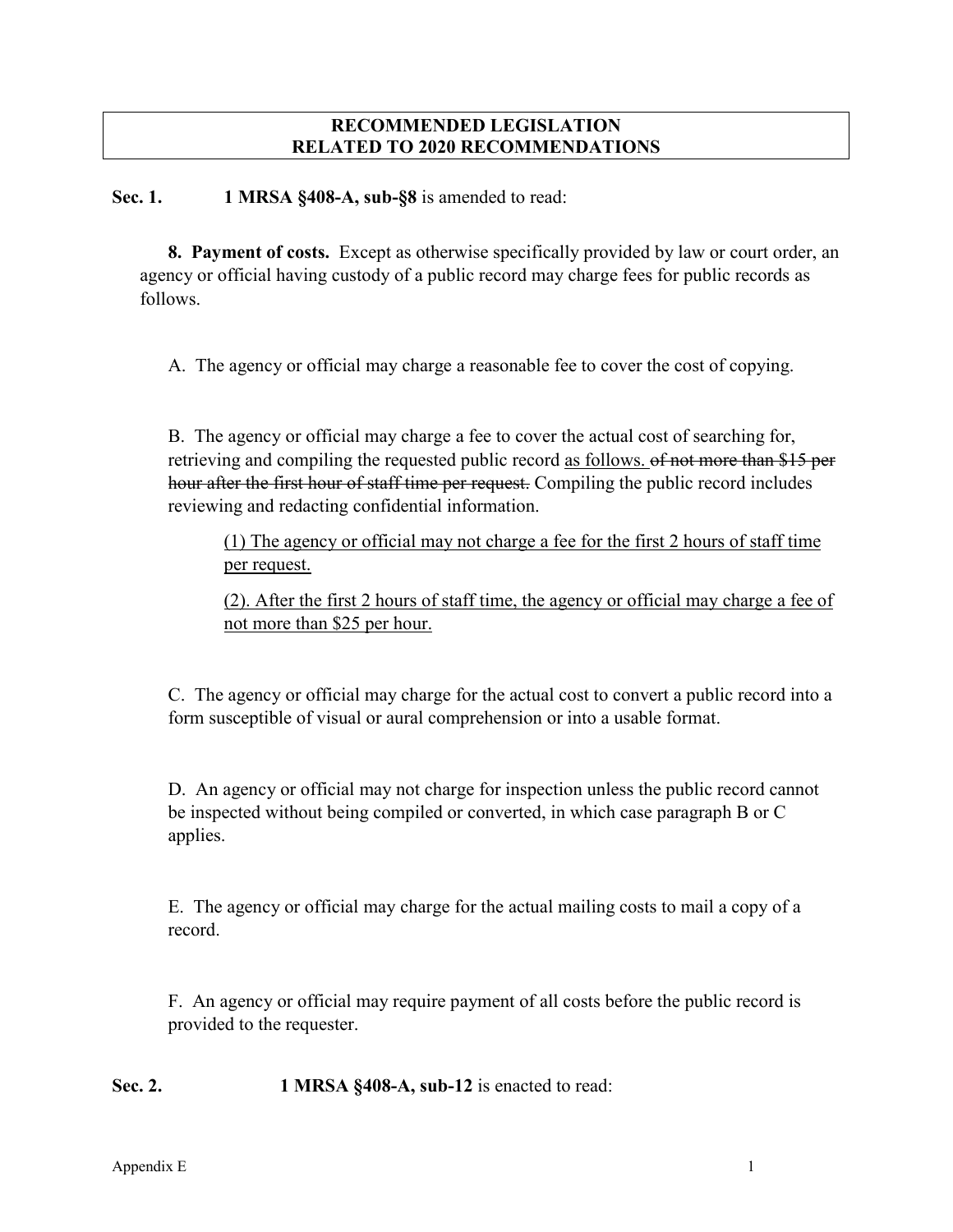**12. Retention of fees or costs.** An agency may retain any fees or costs charged under this section.

## **SUMMARY**

This draft makes the following changes.

- 1. It extends the time period for which an agency or official may not charge a fee for searching for, retrieving and compiling a requested public record from the first hour of staff time per request to the first 2 hours of staff time per request.
- 2. It increases the fee that may be charged after the first 2 hours of staff time per request for searching for, retrieving and compiling a requested public record from not more than \$15 per hour to not more than \$25 per hour.
- 3. It specifies that an agency may retain any fee or cost charged.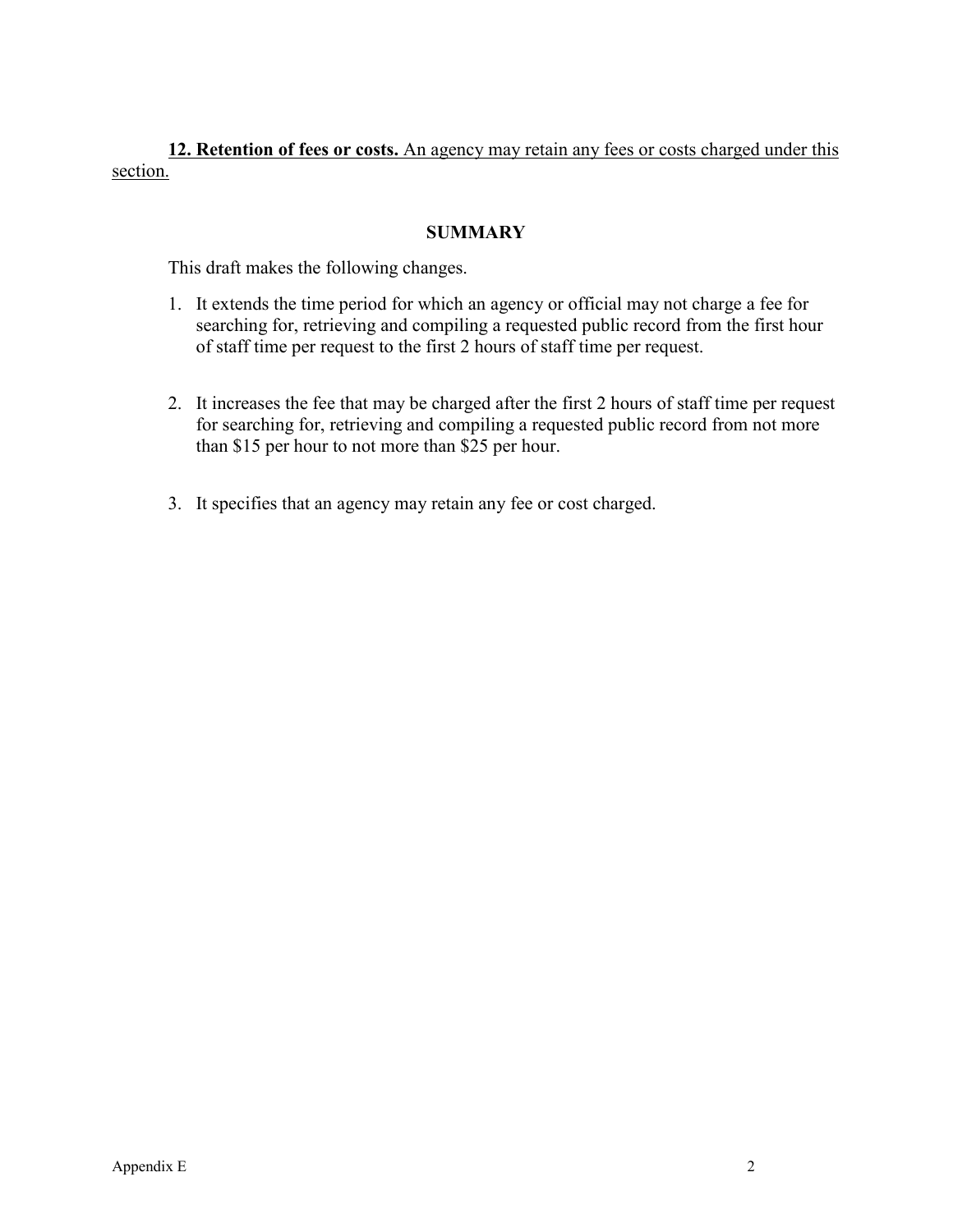## **APPENDIX F**

**Recommended Legislation related to 2019 Recommendations not finally Acted on by 129th Legislature**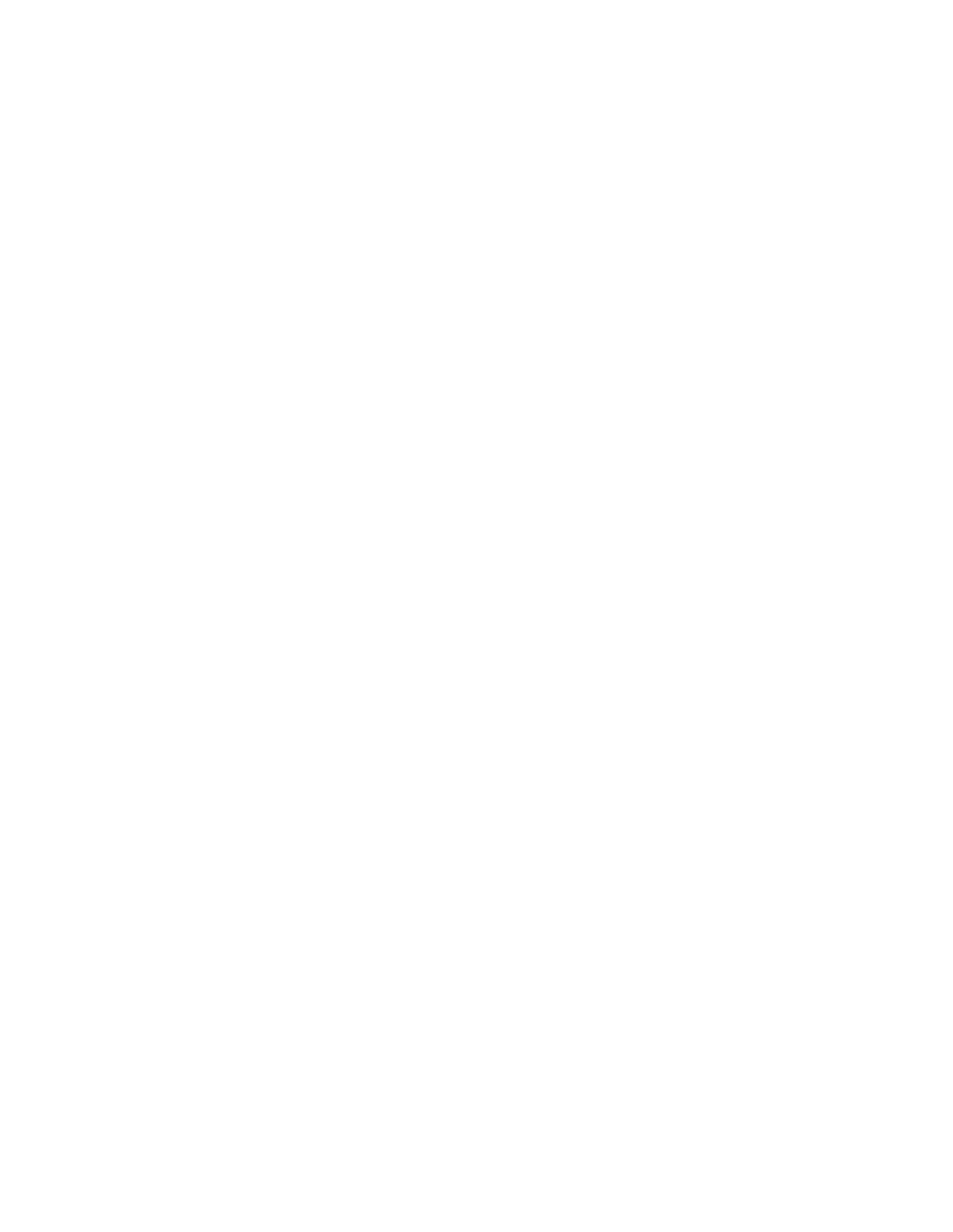#### **RECOMMENDED LEGISLATION RELATED TO 2019 RECOMMENDATIONS**

## **RECOMMENDED LEGISLATION TO CAP COPYING COSTS**

**Sec. 1. 1 MRSA §408-A, sub-§8, ¶A** is amended to read:

A. The agency or official may charge a reasonable fee to cover the cost of copying. A reasonable fee to cover the cost of copying is no more than 10¢ per page for a standard  $8\frac{1}{2}$ " x 11" black and white copy of a record. A per page copy fee may not be charged for records provided electronically.

#### **Summary**

This draft caps the fee to cover the cost of copying at no more than  $10¢$  per page for a standard  $8\frac{1}{2}$ " x 11" black and white copy of a record and clarifies that a per page copy fee may not be charged for records provided electronically.

#### **RECOMMENDED LEGISLATION TO AMEND FOAA TRAINING LAW**

**Sec. 1. 1 MRSA §412** is amended to read:

## **§412. Public records and proceedings training for certain elected officials and public access officers**

**1. Training required.** A public access officer and an official subject to this section shall complete a course of training on the requirements of this chapter relating to public records and proceedings. The official or public access officer shall complete the training not later than the 120th day after the date the official takes the oath of office to assume assumes the person's duties as an elected official or the person is designated as a public access officer pursuant to section 413, subsection 1.

**2. Training course; minimum requirements.** The training course under subsection 1 must be designed to be completed by an official or a public access officer in less than 2 hours. At a minimum, the training must include instruction in:

A. The general legal requirements of this chapter regarding public records and public proceedings;

B. Procedures and requirements regarding complying with a request for a public record under this chapter; and

C. Penalties and other consequences for failure to comply with this chapter.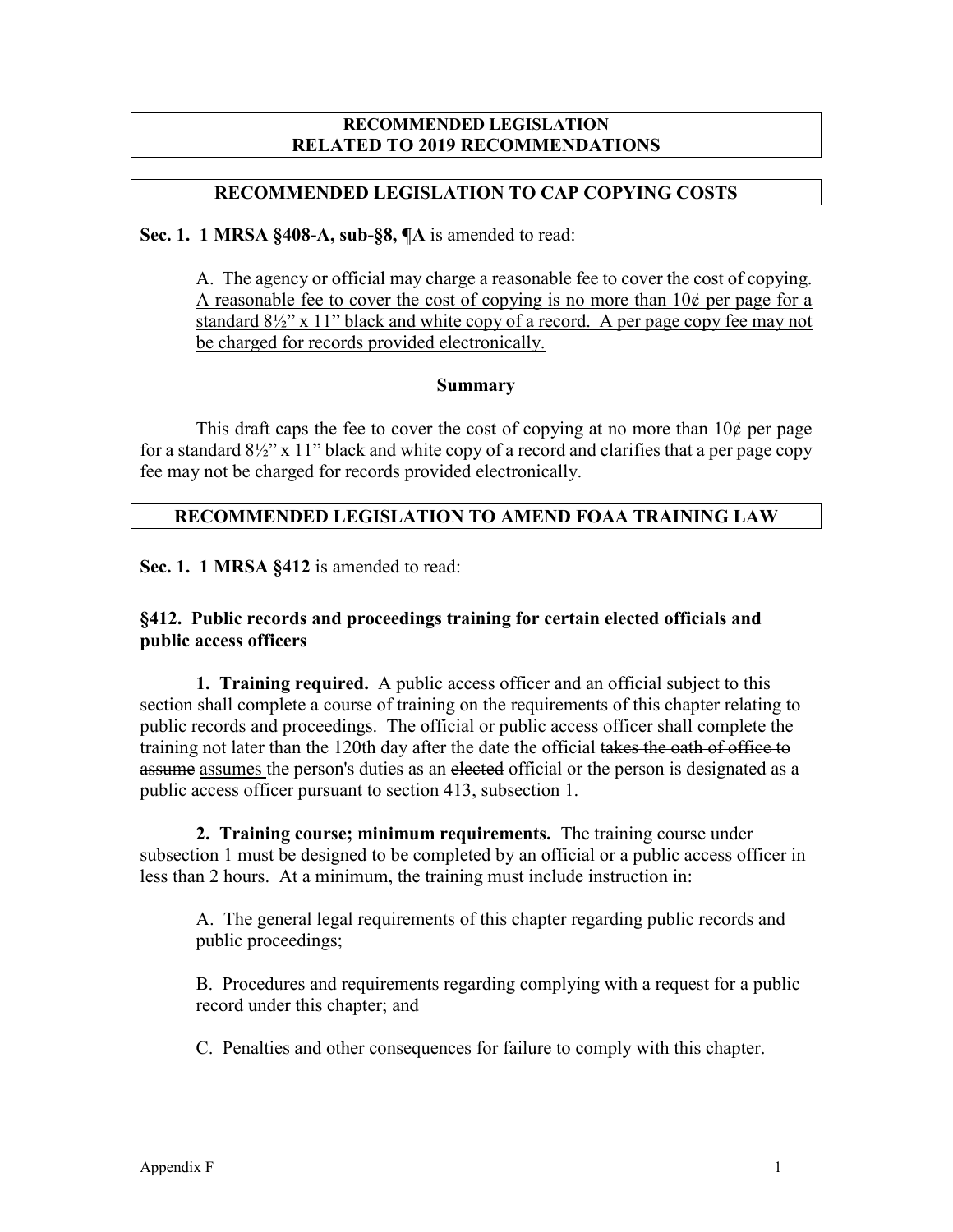An official or a public access officer meets the training requirements of this section by conducting a thorough review of all the information made available by the State on a publicly accessible website pursuant to section 411, subsection 6, paragraph C regarding specific guidance on how a member of the public can use the law to be a better informed and active participant in open government. To meet the requirements of this subsection, any other training course must include all of this information and may include additional information.

**3. Certification of completion.** Upon completion of the training course required under subsection 1, the official or public access officer shall make a written or an electronic record attesting to the fact that the training has been completed. The record must identify the training completed and the date of completion. The official shall keep the record or file it with the public entity to which the official was elected or appointed. A public access officer shall file the record with the agency or official that designated the public access officer.

**4. Application.** This section applies to a public access officer and the following officials:

A. The Governor;

B. The Attorney General, Secretary of State, Treasurer of State and State Auditor;

C. Members of the Legislature elected after November 1, 2008;

D.

E. Commissioners, treasurers, district attorneys, sheriffs, registers of deeds, registers of probate and budget committee members of county governments;

F. Municipal officers, *;* municipal clerks, treasurers, managers or administrators, assessors, code enforcement officers and deputies for those positions; planning board members and budget committee members of municipal governments;

G. Officials Superintendents, assistant superintendents and school board members of school administrative units; and

H. Officials of a regional or other political subdivision who, as part of the duties of their offices, exercise executive or legislative powers. For the purposes of this paragraph, "regional or other political subdivision" means an administrative entity or instrumentality created pursuant to Title 30-A, chapter 115 or 119 or a quasimunicipal corporation or special purpose district, including, but not limited to, a water district, sanitary district, hospital district, school district of any type, transit district as defined in Title 30-A, section 3501, subsection 1 or regional transportation corporation as defined in Title 30-A, section 3501, subsection 2.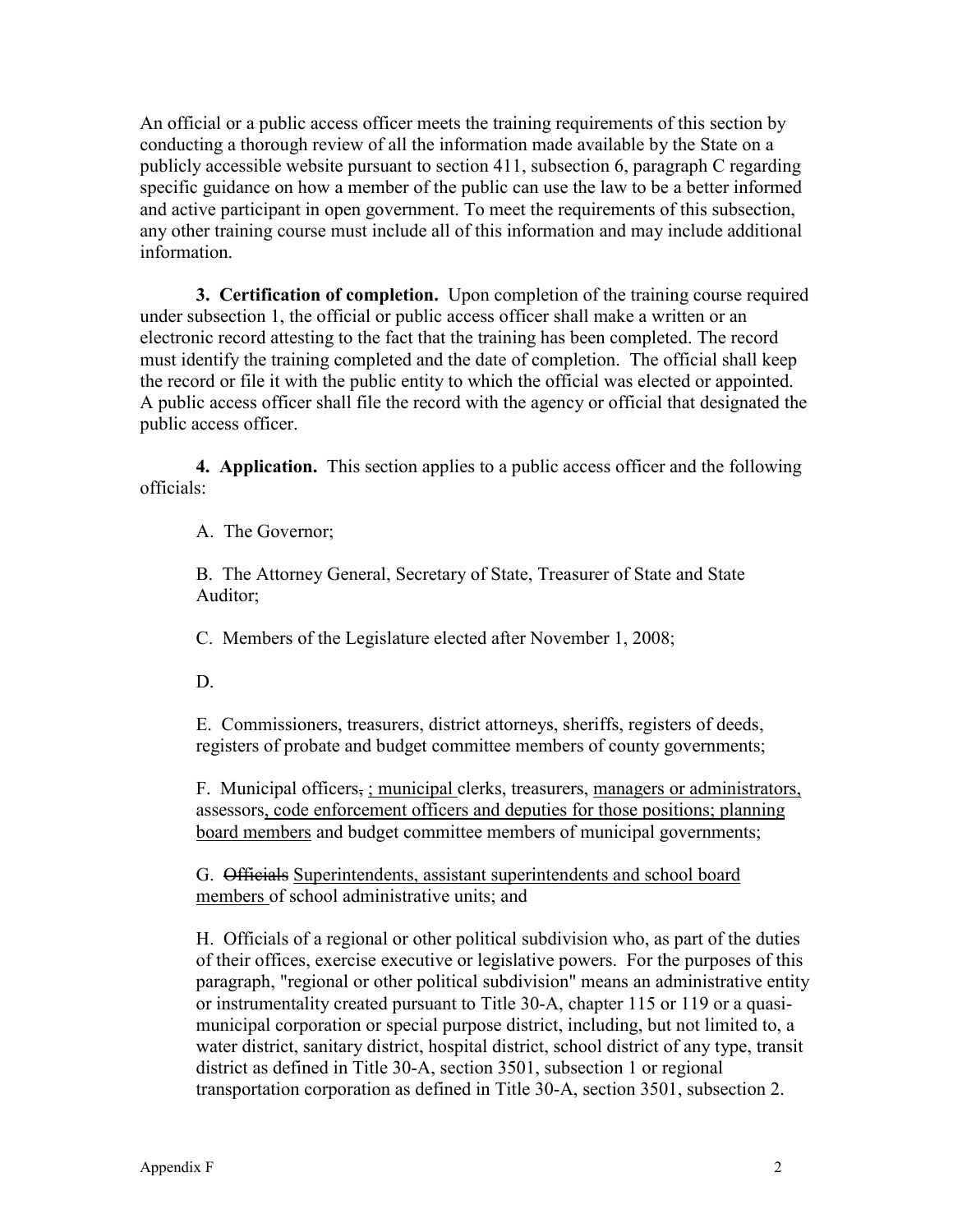#### **SUMMARY**

This draft makes the following changes to the requirements for training.

- 1. It clarifies that an official must complete training within 120 days of assuming the duties of the position.
- 2. It expands the municipal officials required to completed training to include code enforcement officers, town managers and administrators and planning board members and clarifies that deputies of municipal clerks, treasurers, managers or administrators, assessors and code enforcement officers must also complete the training.
- 3. It clarifies that school superintendents, assistant superintendents and school board members are required to complete training.

## **RECOMMENDED LEGISLATION TO ADD TO REVIEW CRITERIA**

**Sec. 1. 1 MRSA §432, sub-§2, ¶G-1** is enacted to read:

G-1. Whether public access to the record ensures or would ensure that members of the public are able to make informed health and safety decisions;

**Sec. 2. 1 MRSA §434, sub-§2, ¶G-1** is enacted to read:

G-1. Whether public access to the record ensures or would ensure that members of the public are able to make informed health and safety decisions;

#### **SUMMARY**

This draft adds to the list of criteria considered by the Right to Know Advisory Committee when reviewing existing public records exceptions and by the Judiciary Committee when evaluating proposed public records exceptions. The new criterion is whether the providing access to the record ensures or would ensure that members of the public are able to make informed health and safety decisions.

#### **RECOMMENDED LEGISLATION TO AMEND RTKAC MEMBERSHIP**

**Sec. 1. 1 MRSA. §411, sub-§2, ¶M,** as amended by PL 2015, c. 250, Pt. A, §1, is further amended to read: